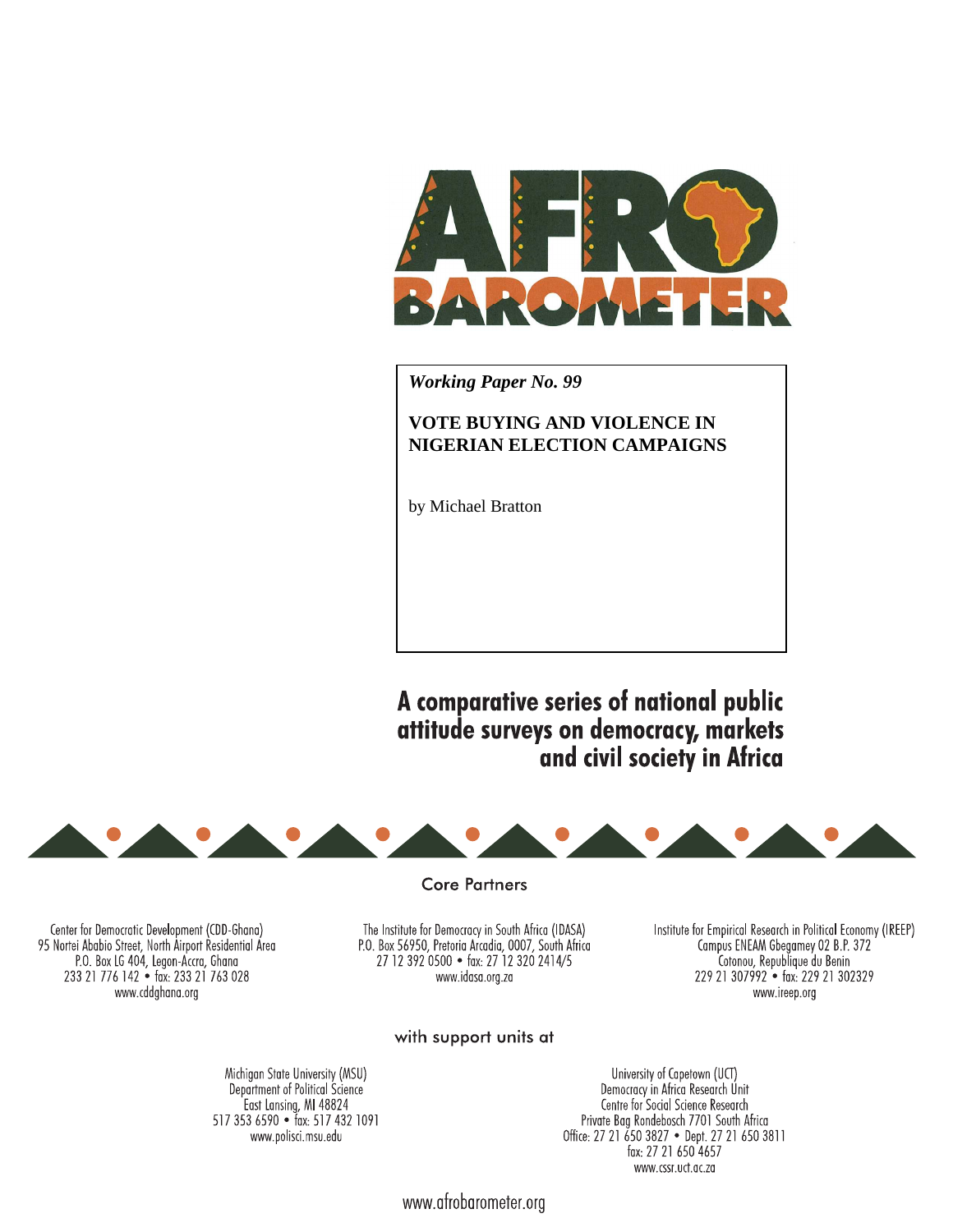# **AFROBAROMETER WORKING PAPERS**

**Working Paper No. 99** 

# **VOTE BUYING AND VIOLENCE IN NIGERIAN ELECTION CAMPAIGNS <sup>1</sup>**

by Michael Bratton

**June 2008** 

Michael Bratton is University Distinguished Professor in the Political Science Department at Michigan State University and Senior Adviser (MSU) of the Afrobarometer.

 1 A revised version of this paper will appear in *Electoral Studies*, forthcoming 2009. Copyright for the revised version is vested with Elsevier publications.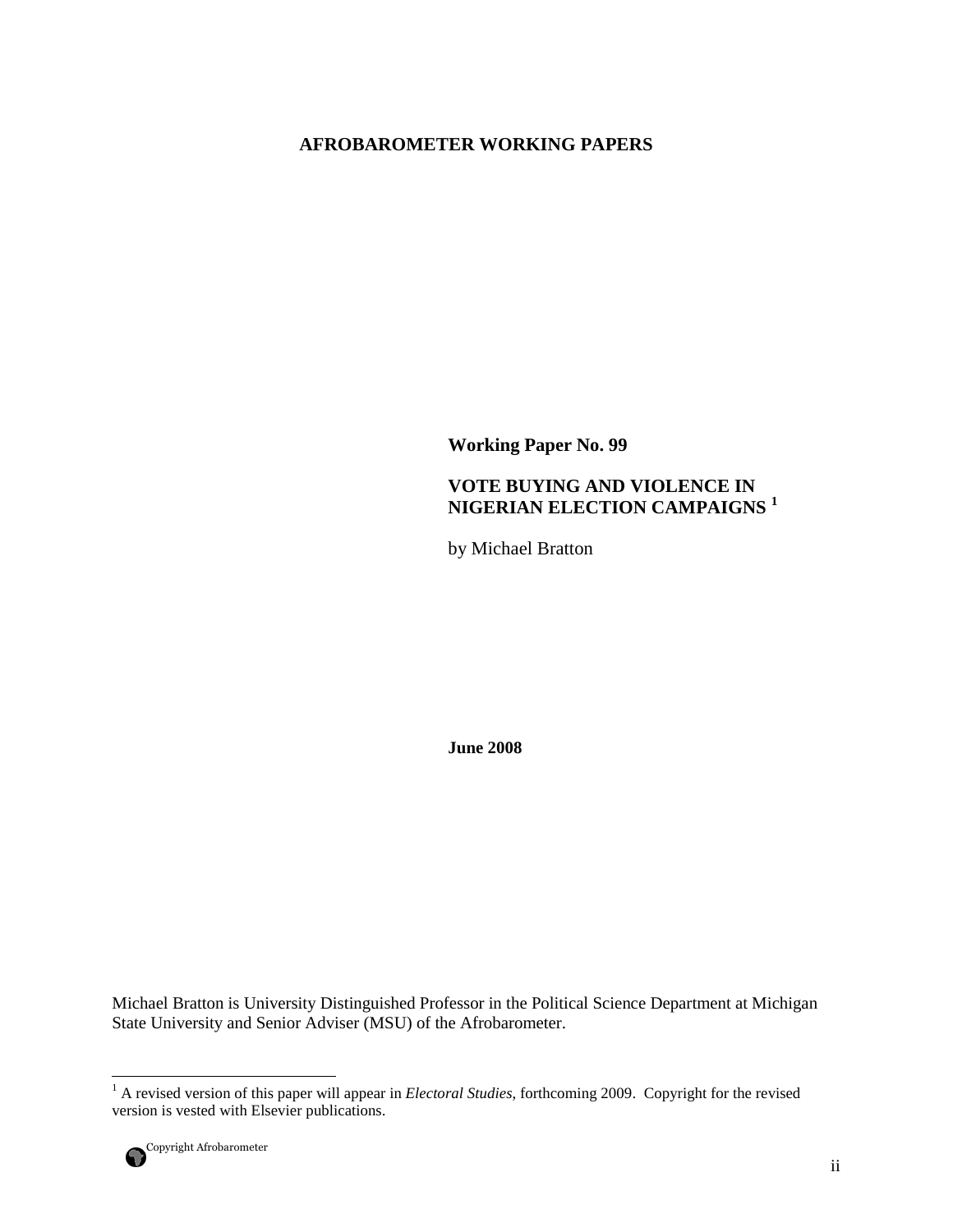# AFROBAROMETER WORKING PAPERS

Editors: Michael Bratton, E. Gyimah-Boadi, and Robert Mattes

Managing Editor: Carolyn Logan

 Afrobarometer publications report the results of national sample surveys on the attitudes of citizens in selected African countries towards democracy, markets, civil society, and other aspects of development. The Afrobarometer is a collaborative enterprise of the Centre for Democratic Development (CDD, Ghana), the Institute for Democracy in South Africa (IDASA), and the Institute for Empirical Research in Political Economy (IREEP) with support from Michigan State University (MSU) and the University of Cape Town, Center of Social Science Research (UCT/CSSR). Afrobarometer papers are simultaneously co-published by these partner institutions and the Globalbarometer.

 Working Papers and Briefings Papers can be downloaded in Adobe Acrobat format from www.afrobarometer.org.

 Printed copies of Working Papers are available for \$15.00 each plus applicable tax, shipping and handling charges. Orders may be directed to:

 IDASA POS 6 Spin Street, Church Square Cape Town 8001 SOUTH AFRICA (phone: 27 21 461 5229, fax: 27 21 461 2589, e-mail:msibanyoni@idasa.org.za) An invoice will be sent













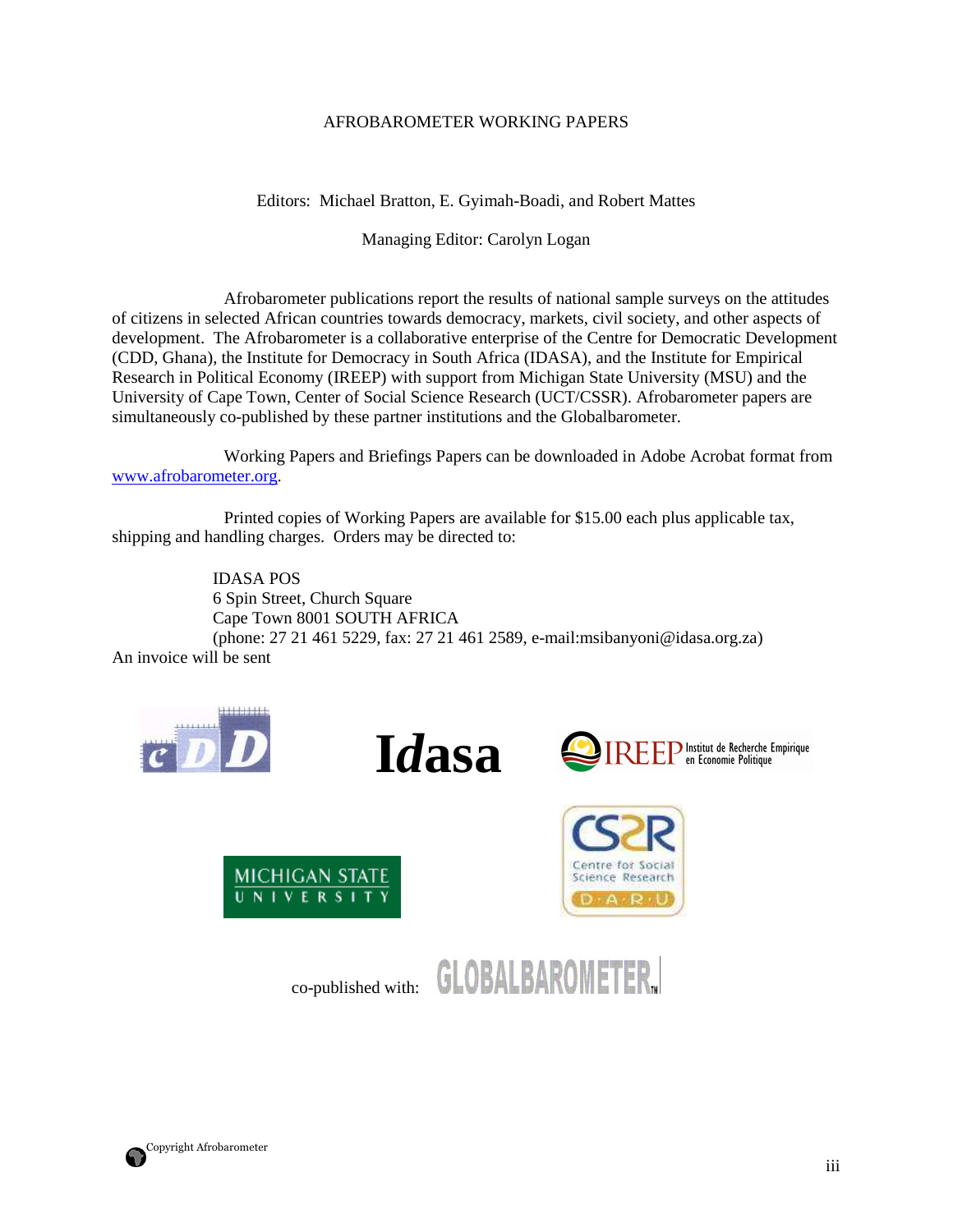#### *Publications List*

#### *AFROBAROMETER WORKING PAPERS*

- No. 99 Bratton, Michael. "Voting Buying and Violence in Nigerian Election Campaigns." 2008.
- No. 98 Mattes, Robert. "The Material and Political Bases of Lived Poverty in Africa: Insights from the Afrobarometer." 2008.
- No. 97 Sarsfield, Rodolfo and Fabián Echegaray. "Looking Behind the Window: Measuring Instrumental and Normative Reasoning in Support for Democracy." 2008.
- No. 96 Kuenzi, Michelle T. "Social Capital And Political Trust In West Africa." 2008.
- No. 95 Bratton, Michael and Mwangi S. Kimenyi. "Voting in Kenya: Putting Ethnicity in Perspective." 2008.
- No. 94 Logan, Carolyn. "Rejecting the Disloyal Opposition? The Trust Gap in Mass Attitudes Toward Ruling and Opposition Parties in Africa." 2008.
- No. 93 Logan, Carolyn. "Traditional Leaders In Modern Africa: Can Democracy And The Chief Co-Exist?" 2008.
- No. 92 Dowd, Robert A. and Michael Driessen. "Ethnically Dominated Party Systems And The Quality Of Democracy: Evidence From Sub-Saharan Africa." 2008.
- No. 91 Mattes, Robert and Carlos Shenga. "'Uncritical Citizenship'" in a 'Low-Information' Society: Mozambicans in Comparative Perspective." 2007.
- No. 90 Bhavnani, Ravi and David Backer. "Social Capital and Political Violence in Sub-Saharan Africa." 2007.
- No. 89 Eiffert, Ben, Edward Miguel and Daniel Posner. "Political Sources of Ethnic Identification in Africa." 2007.
- No. 88 Moehler, Devra C. and Staffan I. Lindberg. "More than Huntington's 'Test': Turnovers as Antidotes to Polarization." 2007.
- No. 87 Chikwanha, Annie and Eldred Masunungure. "Young and Old in Sub-Saharan Africa: Who Are the Real Democrats?" 2007.
- No. 86 Razafindrakoto, Mireille and Francois Roubaud. "Corruption, Institutional Discredit and Exclusion of the Poor: A Poverty Trap." 2007.
- No. 85 Konold, Carrie. "Perceived Corruption, Public Opinion and Social Influence in Senegal." 2007.
- No. 84 Alemika,Etannibi. "Quality of Elections, Satisfaction with Democracy and Political Trust in Africa." 2007.
- No. 83 Cheeseman, Nicholas And Robert Ford. "Ethnicity As A Political Cleavage." 2007.
- No. 82 Mattes, Robert. "Democracy Without People: Political Institutions And Citizenship In The New South Africa." 2007.
- No. 81 Armah-Attoh, Daniel, E Gyimah-Boadi And Annie Barbara Chikwanha. "Corruption And Institutional Trust In Africa: Implications For Democratic Development." 2007.

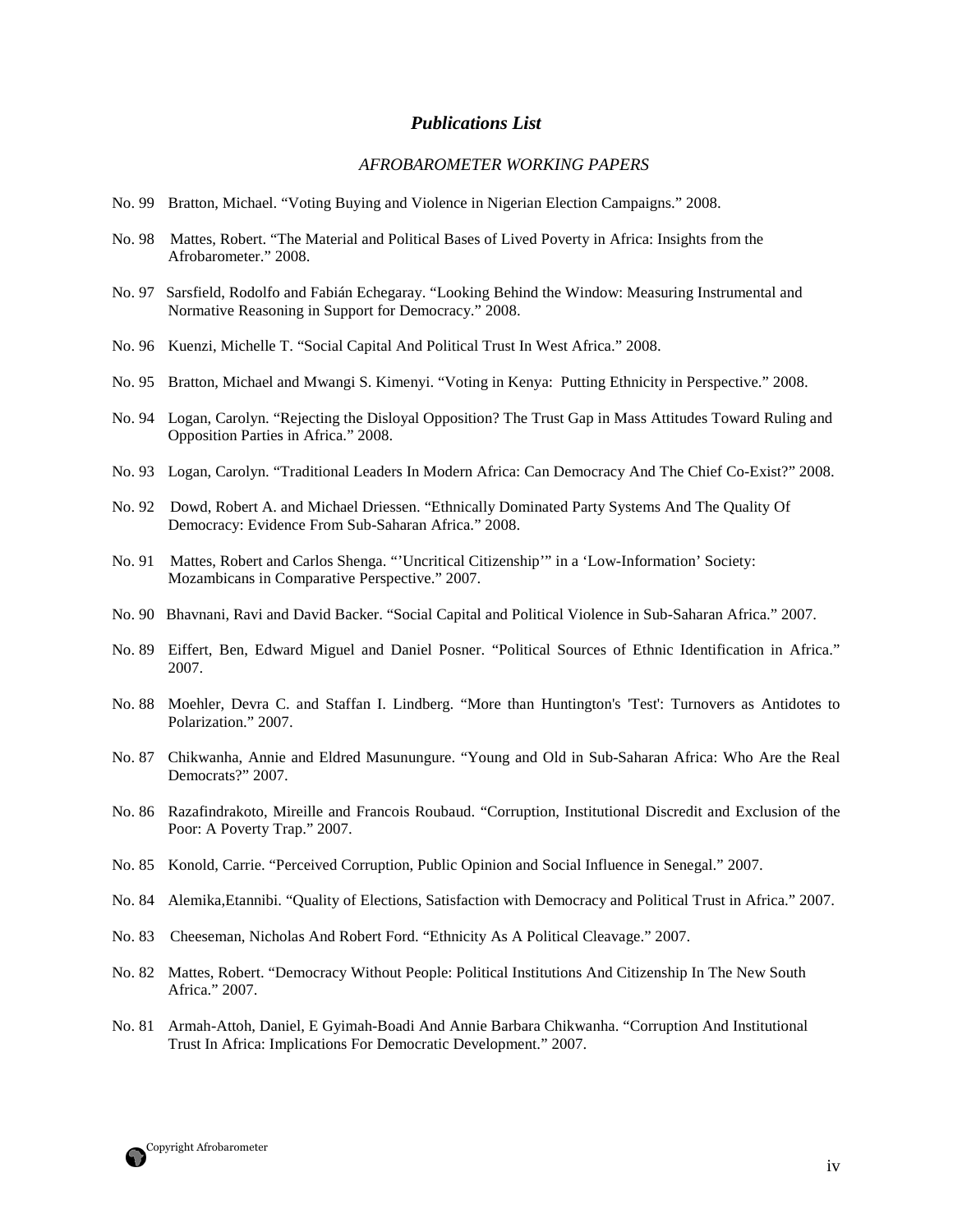- No. 80 Wantchekon, Leonard and Gwendolyn Taylor. "Political Rights versus Public Goods: Uncovering the Determinants of Satisfaction with Democracy in Africa." 2007.
- No. 79 Chang, Eric. "Political Transition, Corruption, and Income Inequality in Third Wave Democracies." 2007.
- No. 78 Battle, Martin and Seely, Jennifer C. "It's All Relative: Competing Models of Vote Choice in Benin." 2007.
- No.77 Wantchekon, Leonard, Paul-Aarons Ngomo, Babaly Sall and Mohamadou Sall. "Support for Competitive Politics and Government Performance: Public Perceptions of Democracy in Senegal." 2007.
- No.76 Graham, Carol and Matthew Hoover. "Optimism and Poverty in Africa: Adaptation or a Means to Survival?" 2007.
- No.75 Evans, Geoffrey and Pauline Rose. "Education and Support for Democracy in Sub-Saharan Africa: Testing Mechanisms of Influence." 2007.
- No.74 Levi, Margaret and Audrey Sacks. "Legitimating Beliefs: Sources and Indicators." 2007.
- No.73 McLean, Lauren Morris. "The Micro-Dynamics of Welfare State Retrenchment and the Implications for Citizenship in Africa." 2007.
- No.72 Ferree, Karen and Jeremy Horowitz. "Identity Voting and the Regional Census in Malawi." 2007.
- No.71 Cho, Wonbin and Matthew F. Kirwin. "A Vicious Circle of Corruption and Mistrust in Institutions in sub-Saharan Africa: A Micro-level Analysis." 2007.
- No.70 Logan, Carolyn, Thomas P. Wolf and Robert Sentamu. "Kenyans and Democracy: What Do They Really Want From It Anyway?" 2007.
- No.69 Uslaner, Eric. "Corruption and the Inequality Trap in Africa." 2007.
- No.68 Lewis, Peter. "Identity, Institutions and Democracy in Nigeria." 2007.
- No.67 Mattes, Robert. "Public Opinion Research in Emerging Democracies: Are the Processes Different?" 2007.
- No.66 Cho, Wonbin. "Ethnic Fractionalization, Electoral Institutions, and Africans' Political Attitudes." 2007.
- No.65 Bratton, Michael. "Are You Being Served? Popular Satisfaction with Health and Education Services in Africa." 2006.
- No.64 Fernandez, Kenneth E. and Michelle Kuenzi. "Crime and Support for Democracy: Revisiting Modernization Theory." 2006.
- No.63 Bratton, Michael and Carolyn Logan. "Voters But Not Yet Citizens: The Weak Demand for Vertical Accountability in Africa's Unclaimed Democracies." 2006.
- No.62 Bratton, Michael and Mxolisi Sibanyoni. "Delivery or Responsiveness? A Popular Scorecard of Local Government Performance in South Africa." 2006.
- No.61 The Afrobarometer Network. "Citizens and the State in Africa: New Results From Afrobarometer Round 3." 2006.
- No.60 The Afrobarometer Network. "Where is Africa going? Views From Below: A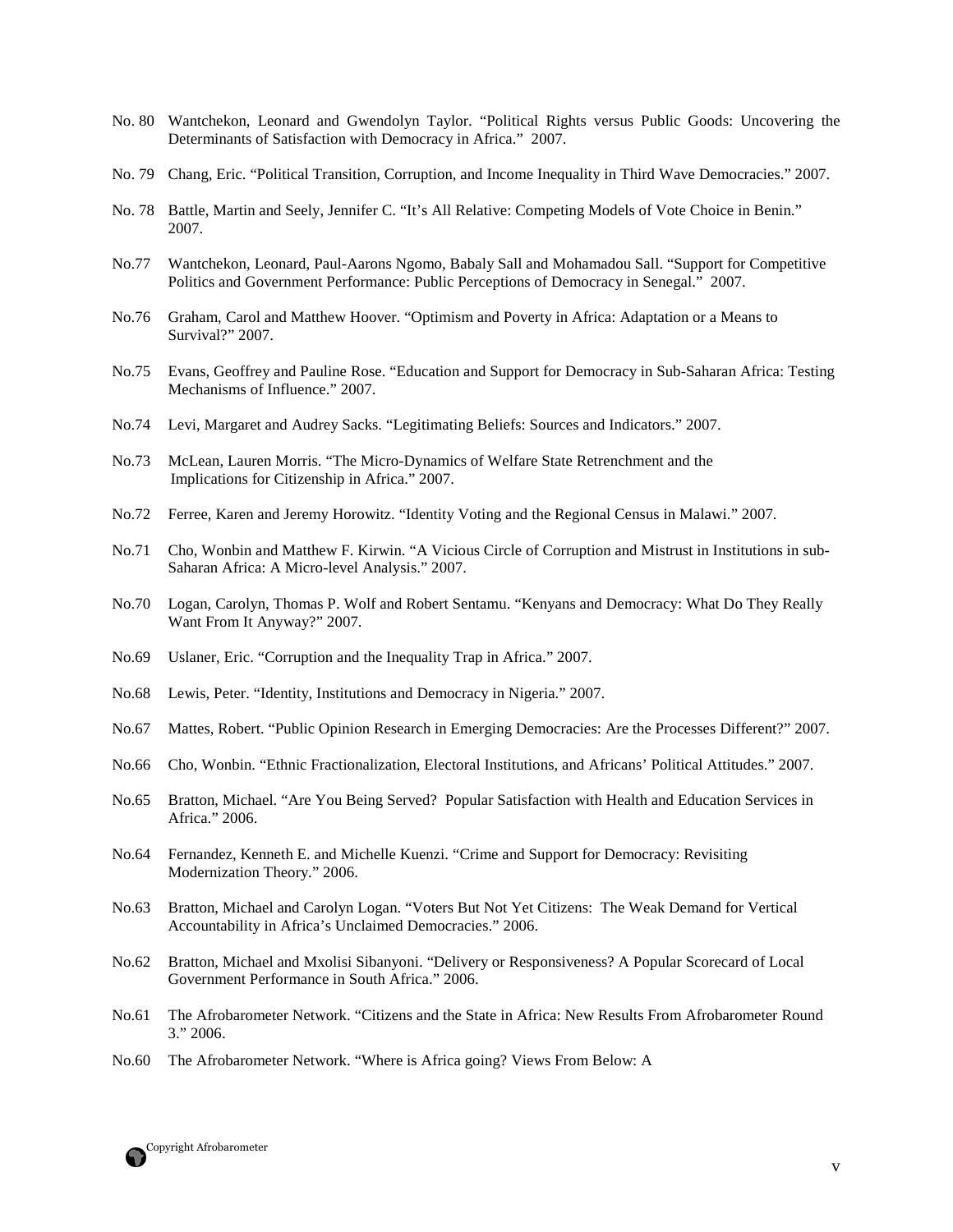Compendium of Trends in Public Opinion in 12 African Countries, 1999-2006." 2006.

- No.59 Bratton, Michael and Eldred Masunungure. "Popular Reactions to State Repression: Operation Murambatsvina in Zimbabwe." 2006.
- No.58 Logan, Carolyn and Michael Bratton. "The Political Gender Gap in Africa: Similar Attitudes, Different Behaviors." 2006.
- No.57 Evans, Geoffrey and Pauline Rose. "Support for Democracy in Malawi: Does Schooling Matter?" 2006.
- No.56 Bratton, Michael. "Poor People and Democratic Citizenship in Africa." 2006.
- No.55 Moehler, Devra C. "Free and Fair or Fraudulent and Forged: Elections and Legitimacy in Africa." 2005.
- No.54 Stasavage, David. "Democracy and Primary School Attendance: Aggregate and Individual Level Evidence from Africa." 2005.
- No. 53 Reis, Deolinda, Francisco Rodrigues and Jose Semedo. " Atitudes em Relação à Qualidade da Democracia em Cabo Verde." 2005.
- No. 52 Lewis, Peter and Etannibi Alemika. "Seeking the Democratic Dividend: Public Attitudes and Attempted Reform in Nigeria." 2005.
- No. 51 Kuenzi, Michelle and Gina Lambright. "Who Votes in Africa? An Examination of Electoral Turnout in 10 African Countries." 2005.
- No.50 Mattes, Robert and Doh Chull Shin. "The Democratic Impact of Cultural Values in Africa and Asia: The Cases of South Korea and South Africa." 2005.
- No.49 Cho, Wonbin and Michael Bratton. "Electoral Institutions, Partisan Status, and Political Support: A Natural Experiment from Lesotho." 2005.
- No.48 Bratton, Michael and Peter Lewis. "The Durability of Political Goods? Evidence from Nigeria's New Democracy." 2005.
- No.47 Keulder, Christiaan and Tania Wiese. "Democracy Without Democrats? Results from the 2003 Afrobarometer Survey in Namibia." 2005.
- No.46 Khaila, Stanley and Catherine Chibwana. "Ten Years of Democracy in Malawi: Are Malawians Getting What They Voted For?" 2005.
- No.45 Schedler, Andreas and Rodolfo Sarsfield. "Democrats with Adjectives: Linking Direct and Indirect Measures of Democratic Support." 2004.
- No.44 Bannon, Alicia, Edward Miguel, and Daniel N. Posner. "Sources of Ethnic Identification in Africa." 2004.
- No.43 Bratton, Michael. "State Building and Democratization in Sub-Saharan Africa: Forwards, Backwards, or Together?" 2004.
- No.42 Chikwanha, Annie, Tulani Sithole, and Michael Bratton. "The Power of Propaganda: Public Opinion in Zimbabwe, 2004." 2004.
- No.41 Mulenga, Chileshe L., Annie Barbara Chikwanha, and Mbiko Msoni. "Satisfaction with Democracy and Performance of the New Deal Government: Attitudes and Perceptions of Zambians." 2004.

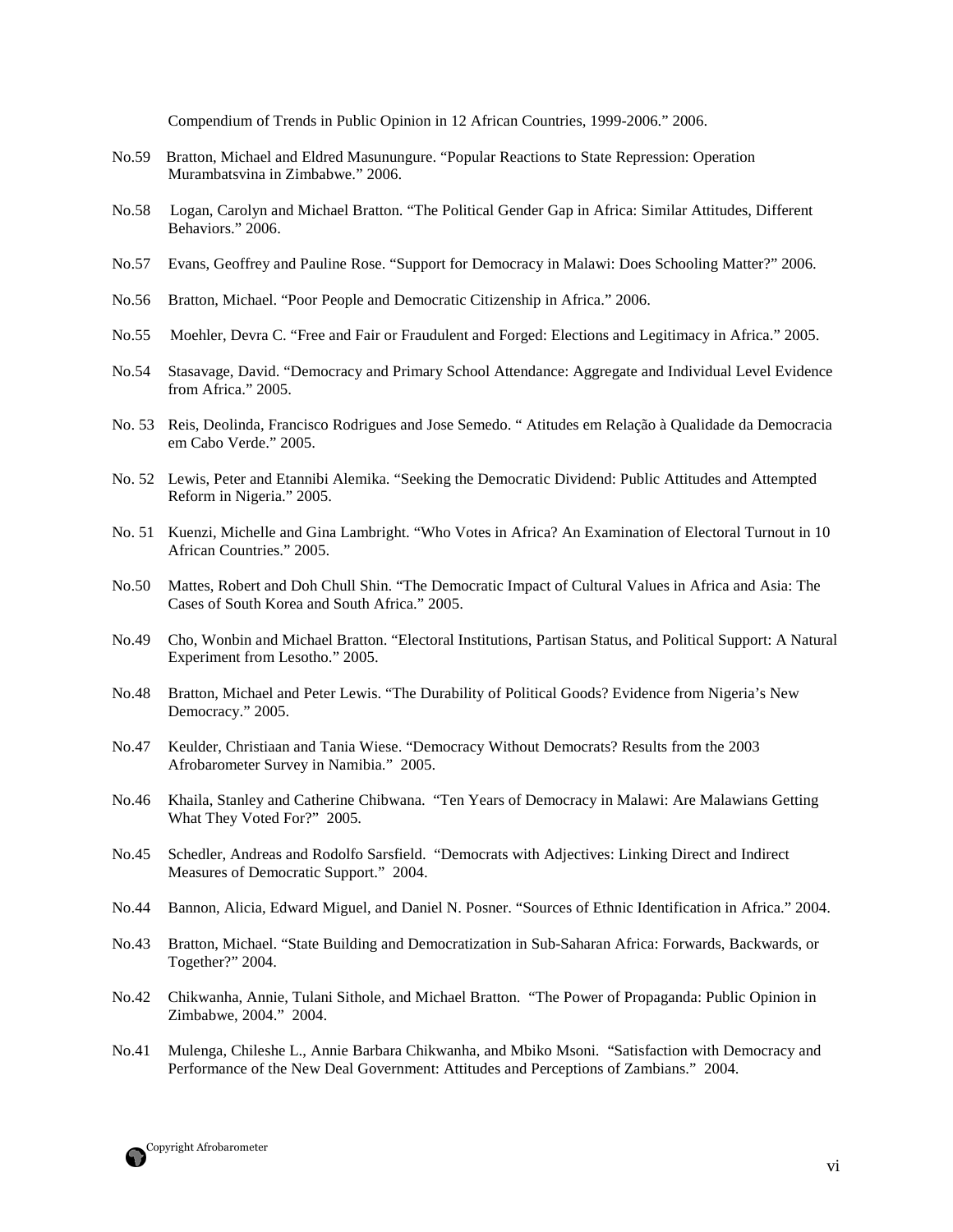- No.40 Ferree, Karen E. "The Micro-Foundations of Ethnic Voting: Evidence from South Africa." 2004.
- No.39 Cho, Wonbin. "Political Institutions and Satisfaction with Democracy in Sub-Saharan Africa." 2004.
- No.38 Mattes, Robert. "Understanding Identity in Africa: A First Cut." 2004.
- No.37 Leysens, Anthony J. "Marginalisation in Southern Africa: Transformation from Below?" 2004.
- No.36 Sall, Babaly and Zeric Kay Smith, with Mady Dansokho. "Libéralisme, Patrimonialisme ou Autoritarisme Atténue : Variations autour de la Démocratie Sénégalaise." 2004.
- No.35 Coulibaly, Massa and Amadou Diarra. "Démocratie et légtimation du marché: Rapport d'enquête Afrobaromètre au Mali, décembre 2002." 2004.
- No.34 The Afrobarometer Network. "Afrobarometer Round 2: Compendium of Results from a 15-Country Survey." 2004.
- No.33 Wolf, Thomas P., Carolyn Logan, and Jeremiah Owiti. "A New Dawn? Popular Optimism in Kenya After the Transition." 2004.
- No.32 Gay, John and Robert Mattes. "The State of Democracy in Lesotho." 2004.
- No.31 Mattes, Robert and Michael Bratton. "Learning about Democracy in Africa: Awareness, Performance, and Experience." 2003
- No.30 Pereira, Joao, Ines Raimundo, Annie Chikwanha, Alda Saute, and Robert Mattes. "Eight Years of Multiparty Democracy in Mozambique: The Public's View." 2003
- No.29 Gay, John. "Development as Freedom: A Virtuous Circle?" 2003.
- No.28 Gyimah-Boadi, E. and Kwabena Amoah Awuah Mensah. "The Growth of Democracy in Ghana. Despite Economic Dissatisfaction: A Power Alternation Bonus?" 2003.
- No.27 Logan, Carolyn J., Nansozi Muwanga, Robert Sentamu, and Michael Bratton. "Insiders and Outsiders: Varying Perceptions of Democracy and Governance in Uganda." 2003.
- No.26 Norris, Pippa and Robert Mattes. "Does Ethnicity Determine Support for the Governing Party?" 2003.
- No.25 Ames, Barry, Lucio Renno and Francisco Rodrigues. "Democracy, Market Reform, and Social Peace in Cape Verde." 2003.
- No.24 Mattes, Robert, Christiaan Keulder, Annie B. Chikwana, Cherrel Africa and Yul Derek Davids. "Democratic Governance in South Africa: The People's View." 2003.
- No.23 Mattes, Robert, Michael Bratton and Yul Derek Davids. "Poverty, Survival, and Democracy in Southern Africa." 2003.
- No.22 Pereira, Joao C. G., Yul Derek Davids and Robert Mattes. "Mozambicans' Views of Democracy and Political Reform: A Comparative Perspective." 2003.
- No.21 Whiteside, Alan, Robert Mattes, Samantha Willan and Ryann Manning. "Examining HIV/AIDS in Southern Africa Through the Eyes of Ordinary Southern Africans." 2002.

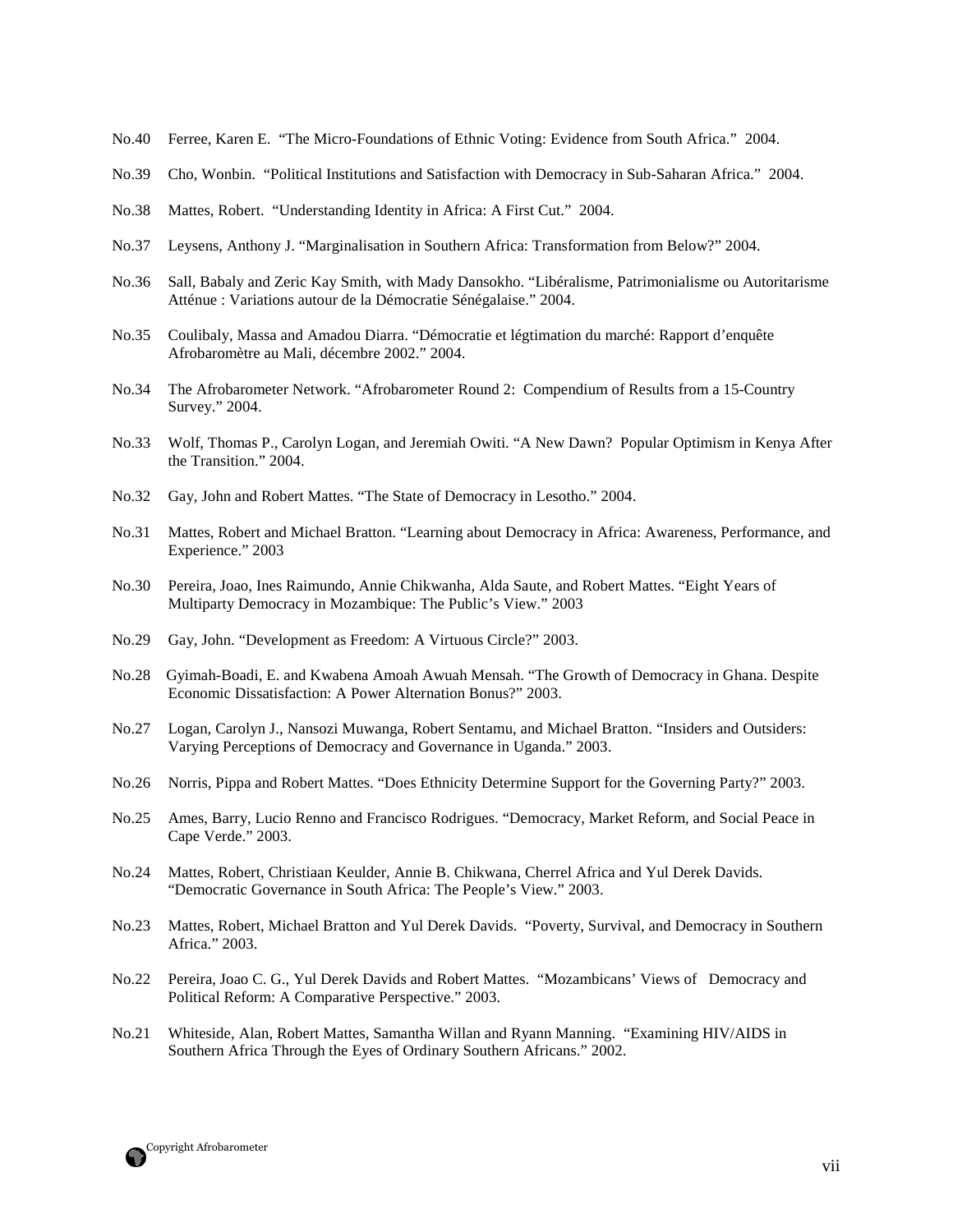- No.20 Lewis, Peter, Etannibi Alemika and Michael Bratton. "Down to Earth: Changes in Attitudes Towards Democracy and Markets in Nigeria." 2002.
- No.19 Bratton, Michael. "Wide but Shallow: Popular Support for Democracy in Africa." 2002.
- No.18 Chaligha, Amon, Robert Mattes, Michael Bratton and Yul Derek Davids. "Uncritical Citizens and Patient Trustees? Tanzanians' Views of Political and Economic Reform." 2002.
- No.17 Simutanyi, Neo. "Challenges to Democratic Consolidation in Zambia: Public Attitudes to Democracy and the Economy." 2002.
- No.16 Tsoka, Maxton Grant. "Public Opinion and the Consolidation of Democracy in Malawi." 2002.
- No.15 Keulder, Christiaan. "Public Opinion and Consolidation of Democracy in Namibia." 2002.
- No.14 Lekorwe, Mogopodi, Mpho Molomo, Wilford Molefe, and Kabelo Moseki. "Public Attitudes Toward Democracy, Governance, and Economic Development in Botswana." 2001.
- No.13 Gay, John and Thuso Green. "Citizen Perceptions of Democracy, Governance, and Political Crisis in Lesotho." 2001.
- No.12 Chikwanha-Dzenga, Annie Barbara, Eldred Masunungure, and Nyasha Madingira. "Democracy and National Governance in Zimbabwe: A Country Survey Report." 2001.
- No. 11 The Afrobarometer Network. "Afrobarometer Round I: Compendium of Comparative Data from a Twelve-Nation Survey." 2002
- No.10 Bratton, Michael and Robert Mattes. "Popular Economic Values and Economic Reform in Southern Africa." 2001.
- No. 9 Bratton, Michael, Massa Coulibaly, and Fabiana Machado. "Popular Perceptions of Good Governance in Mali." March 2000.
- No.8 Mattes, Robert, Yul Derek Davids, and Cherrel Africa. "Views of Democracy in South Africa and the Region: Trends and Comparisons." October 2000.
- No.7 Mattes, Robert, Yul Derek Davids, Cherrel Africa, and Michael Bratton. "Public Opinion and the Consolidation of Democracy in Southern Africa." July 2000.
- No.6 Bratton, Michael and Gina Lambright. "Uganda's Referendum 2000: The Silent Boycott." 2001.
- No.5 Bratton, Michael and Robert Mattes. "Democratic and Market Reforms in Africa: What 'the People' Say." 2000.
- No.4 Bratton, Michael, Gina Lambright, and Robert Sentamu. "Democracy and Economy in Uganda: A Public Opinion Perspective." 2000.
- No.3 Lewis, Peter M. and Michael Bratton. "Attitudes to Democracy and Markets in Nigeria." 2000.
- No.2 Bratton, Michael, Peter Lewis, and E. Gyimah-Boadi. "Attitudes to Democracy and Markets in Ghana." 1999.
- No.1 Bratton, Michael and Robert Mattes. "Support for Democracy in Africa: Intrinsic or Instrumental?" 1999.

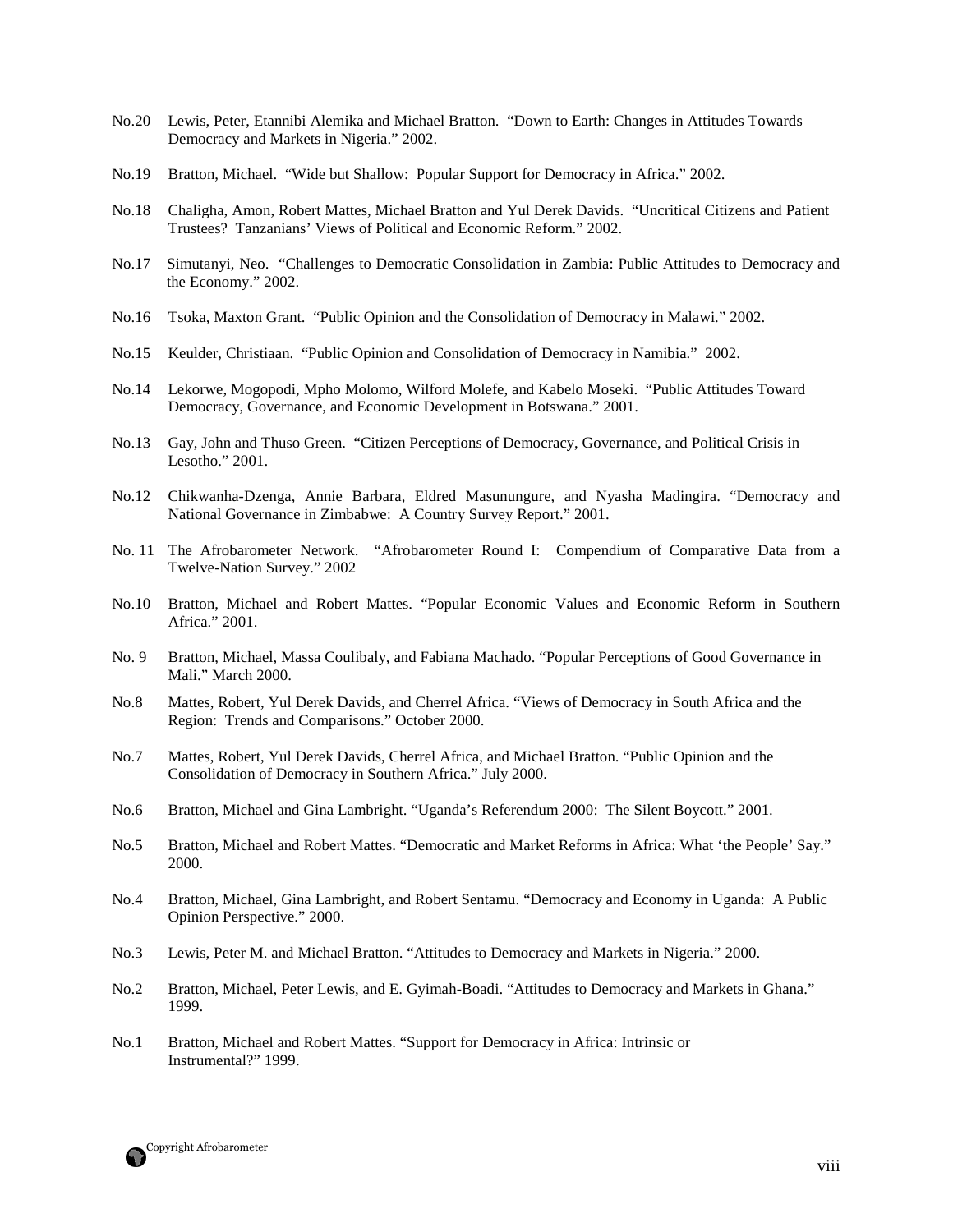### **Vote Buying and Violence in Nigerian Election Campaigns<sup>1</sup>**

#### **Abstract**

Vote buying and political intimidation are important, if epiphenomenal, dimensions of Nigerian election campaigns. According to survey-based estimates, fewer than one out of five Nigerians is personally exposed to vote buying and fewer than one in ten experiences threats of electoral violence. But when, as commonly happens, campaign irregularities are targeted at the rural poor, effects are concentrated. These effects are as follows: violence reduces turnout; and vote buying enhances partisan loyalty. But, perhaps because most citizens condemn campaign manipulation as wrong, compliance with the wishes of politicians is not assured. Defection from threats and agreements is more common than compliance, especially where voters are cross-pressured from both sides of the partisan divide.

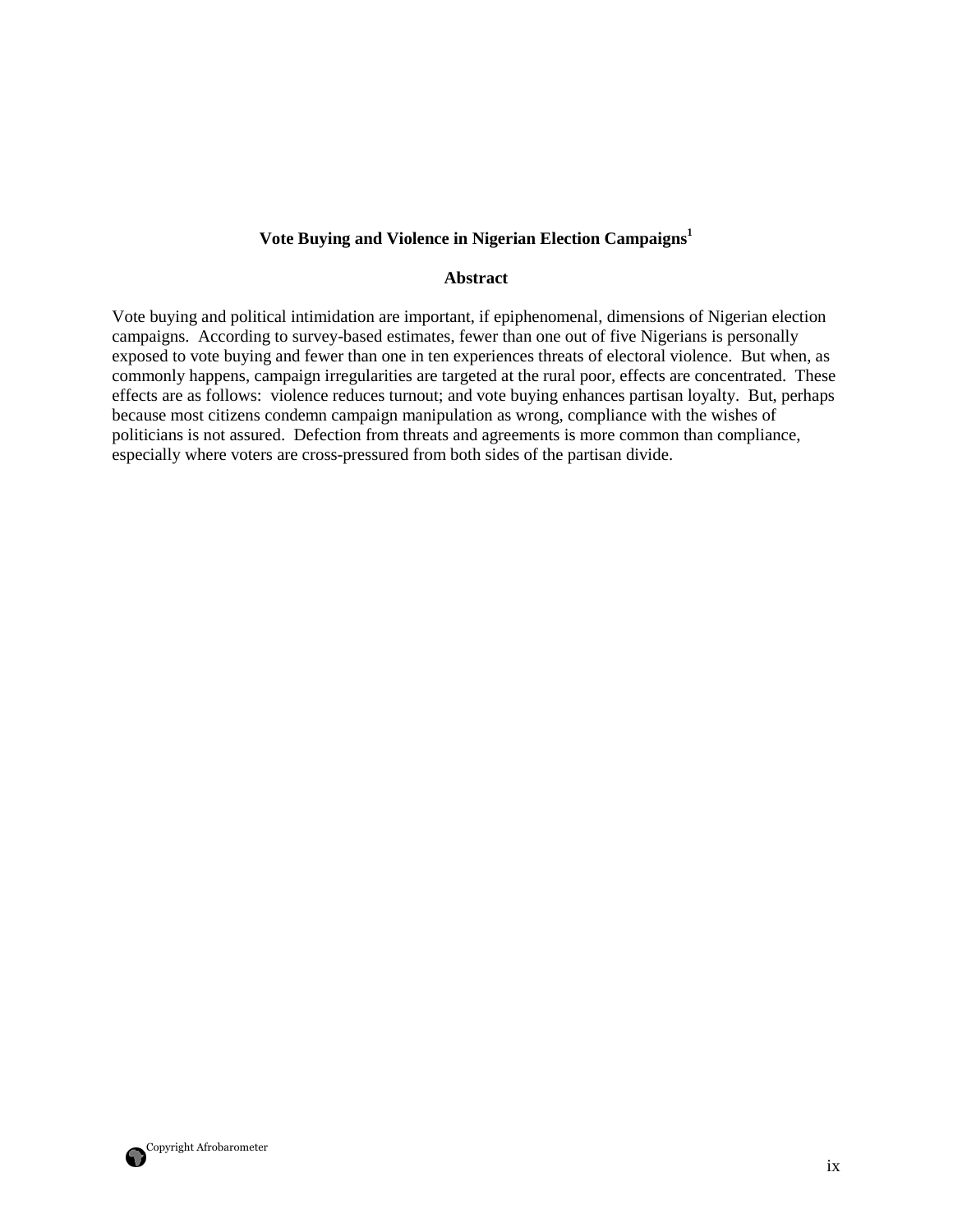#### **Introduction**

In a democracy, an election campaign is supposed to be a peaceful and open discourse of persuasion. Ideally, candidates compete for popular support by presenting reasoned arguments about why they are most qualified for election to office. They stake out rival positions about programs of public goods, all the while being tugged towards the median voter at the center of the political spectrum (Downs, 1957). Voters then choose the contender whose policy positions most closely resembles their own set of preferences.

In Africa, however, elections are struggles over the access to the resources controlled by that state, which are the biggest prize in society. Given these high stakes, politicians resort to a variety of means – whether fair or foul – to attain public office. To be sure, candidates go through the motions of presenting programmatic promises. But the pledges of politicians commonly lack credibility (Keefer 2004), are virtually identical across contending parties (Mohammed and Nordlund 2007), or quickly dissolve into personal attacks (van de Walle 2003). In this context, voters choose among candidates less on the basis of distinctive policy positions than on the candidates' assumed trustworthiness and reliability as prospective patrons (Kitschelt and Wilkinson 2007, Bratton and Lewis 2007, Bratton 2007).

Instead of providing opportunity for public deliberation, African election campaigns are mainly moments for politicians to engage in mass mobilization and manipulation of electoral rules. All too often, campaign strategies feature material inducement and political intimidation. In extreme forms, unconventional modes of electoral practice are manifest in explicit acts of vote buying (Schaffer 2007, Lindberg 2003) and electoral violence (Lebas 2006, Wilkinson 2004). Both kinds of activity, which aim to deny citizens the freedom to express their electoral preferences, are incontrovertibly illegal. But, because persuasion alone seldom generates enough support, candidates nonetheless regularly attempt to purchase or compel votes.

The purpose of this article is to explore the nature, extent and effectiveness of irregular modes of electioneering. What forms – in cash or kind – does voting buying take? What sorts of practices – of threats or action – characterizes election violence? How frequently do these departures from democratic procedure occur? Who are the victims? And, most importantly, do inducements and compulsions work? If they do, which are more effective: the carrots of vote buying or the sticks of political violence?

In order to estimate the effectiveness of different sorts of electoral malpractice, it is necessary to measure their consequences for electoral behavior at the individual level. To this end, I distinguish three alternative courses of action for citizens: to refuse, to defect, or to comply. First, the voter can "refuse." With reference to vote buying, the individual can decline to enter into an agreement to trade his vote. Or she can seek to avoid violence, for example by publicly shaming the perpetrator or, more likely, exiting the electoral arena. Second, the individual can enter a vote buying agreement or shoulder a threat of intimidation with no intention of complying. When the time comes to cast a ballot, the individual instead "defects" by failing to vote at all or by voting as he or she pleases. Finally, the citizen can "comply" with inducement or intimidation by turning out to vote and voting the "right" way, meaning in accordance with the instructions of the vote buyer or political persecutor. These three possible responses – which echo Hirschmann's (1970) alternatives of exit, voice and loyalty – represent an ascending scale of popular submission to elite efforts to manipulate elections.

In this article, I show that citizens in one African country clearly regard vote buying and electoral violence as infractions of public morality. Most ordinary people resist efforts of political elites to illegally influence voter behavior. But some individuals – especially society's poorest and most vulnerable members – have little choice except to comply. Faced with irregular carrots or sticks during

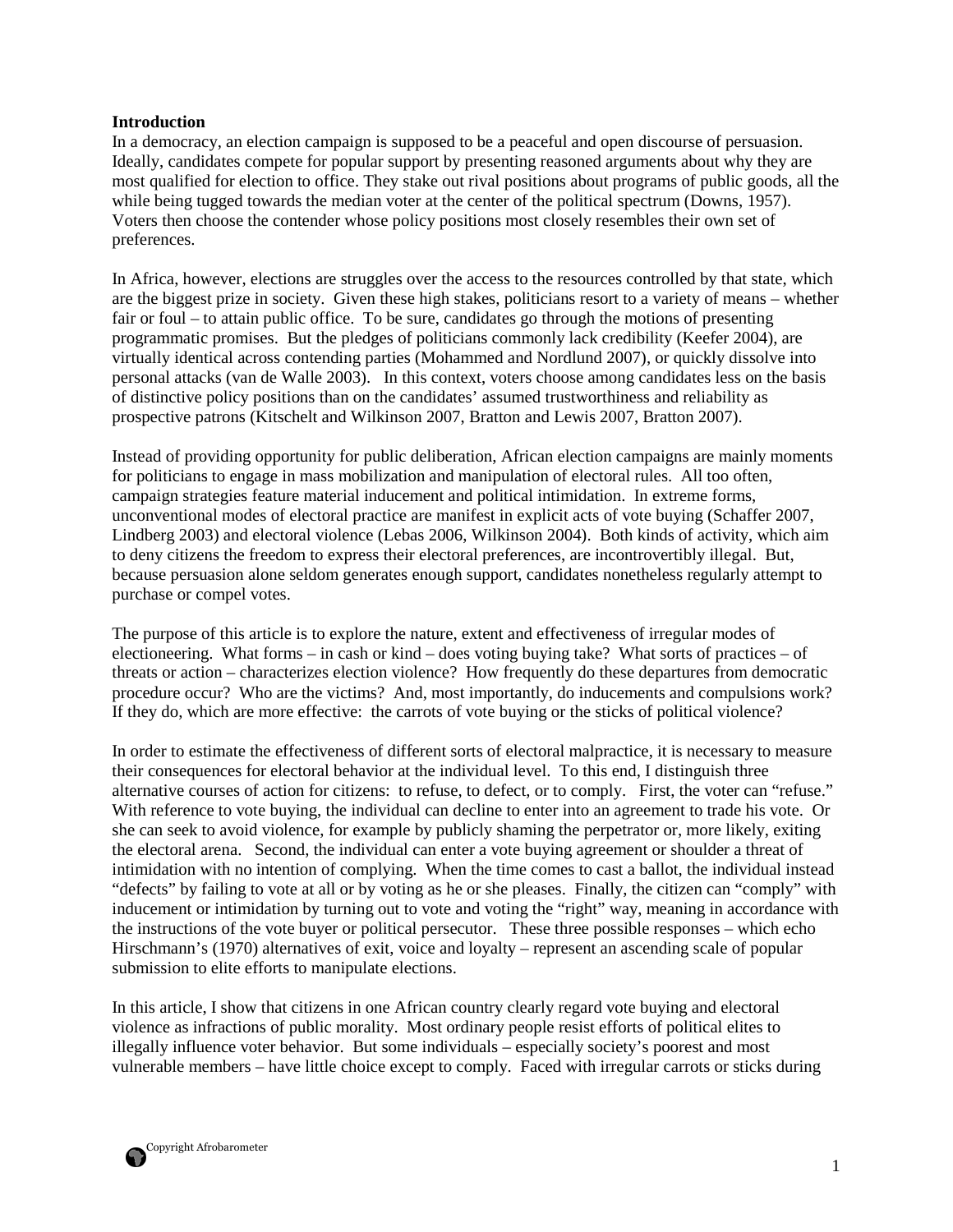the course of an election campaign, their only other viable option is to feign compliance while refusing in practice. I show this strategy – which I have called defection – is a commonplace "weapon of the weak" (Scott, 1985).

Importantly, the available evidence suggests that vote buying and political intimidation are ineffective campaign practices. In reality, people who are paid or threatened during the election campaign are actually less likely to turn out to vote on polling day. Threats of violence lead to an especially sharp reduction in voter turnout. Moreover, while voters may be willing to cast their ballots for parties whose candidates have broken electoral laws, many would have expressed such support anyway, that is, without extra-legal incentives or punishments. Most importantly, many who enter vote-buying agreements say they will ultimately defect, that is, by taking the money but voting as they please. Defection is especially likely when voters are cross-pressured from *both sides* of a partisan divide or when exposed to *both* vote buying *and* violence.

The article ends by reviewing the implications of these campaign malpractices for the health of democracy. One particularly interesting result, that deserves further exploration, is that vote buying behavior is determined collectively. People are most likely to defect if they think that others will do so too, thus availing themselves of the protections provided by collective action. But if collective action also shapes norms – that is, people justify wrongful behavior for themselves because everyone else is doing it – then campaign irregularities can corrode the quality of democratic citizenship.

# **The Campaign Context, Nigeria 2007**

Nigeria's general elections of April 2007 – which featured contests for the federal presidency, state governorships and legislative assemblies at state and national levels – promised a political watershed (Mustapha 2006, Ibrahim 2007, Rotberg 2007). For the first time since independence in 1960, a third round of elections would be held under a civilian regime and one elected president would succeed another. If peacefully and honestly implemented, the elections held out the prospect of legitimizing and strengthening Nigeria's fragile new democracy. But the serious misconduct observed in Nigeria's previous 1999 and 2003 polls cast doubt on whether Nigeria would easily attain a free and fair election.

In the event, Nigeria's 2007 elections were deeply flawed (Human Rights Watch, 2007). Before the campaign even began, seasoned observers correctly predicted that, as "various powerful figures calculate their best interests and shift their factional alignments …tremendous amounts of largesse will change hands and some of the players will likely resort to force" (Sklar et al. 2006, 108). A bitter feud between outgoing President Obasanjo and Vice-President Atiku Abubakar, an aspirant successor, dominated the election season. Dueling lawsuits, boycott threats, and shifting alliances between opportunistic political parties and factions created a chaotic atmosphere of uncertainty. Election preparations – such as a delayed voter registration exercise – were woefully inadequate and questions soon arose about the impartiality and competence of the Independent National Election Commission (INEC) (Transition Monitoring Group 2007).

These concerns were borne out on polling days, April 14 and 21, 2007. Voting for President and National Assembly failed to take place in certain polling stations in a half dozen states in the southeast and northeast due to the non-delivery of electoral materials. In numerous other locations across the country, ballot papers were misprinted or arrived late. In the southern Niger Delta zone, armed militias brazenly stole ballot boxes or substituted pre-stuffed containers of their own. Despite guarantees from the Inspector General of Police that public security would be assured, opposition candidates were harassed or arrested, voters were turned away from polling places by gangs of young thugs, ballot secrecy was violated by party workers and police, and some 300 persons were killed in election related violence.

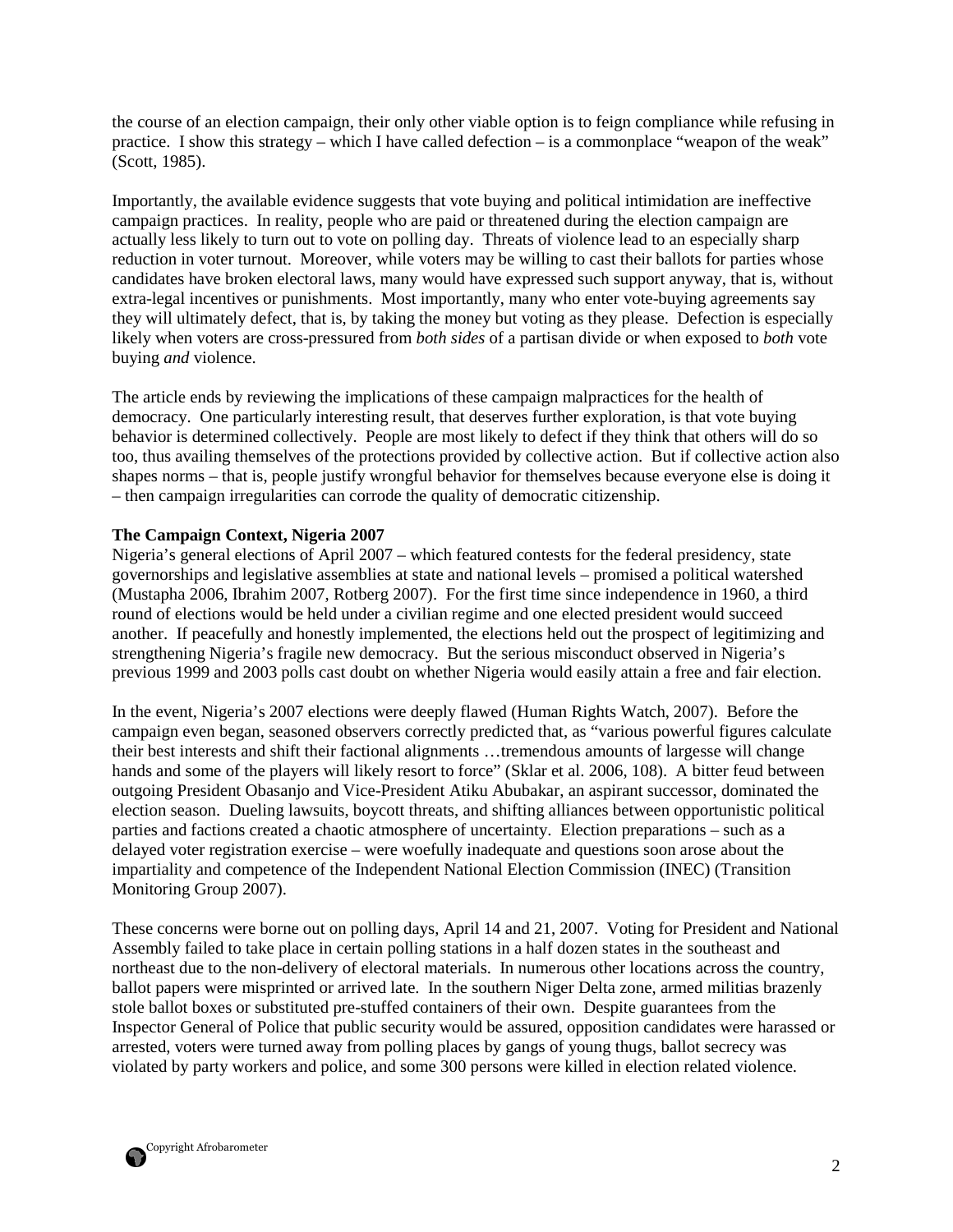INEC announced an overwhelming victory for the ruling Peoples' Democratic Party (PDP), but polling station results often bore little resemblance to actual turnout or voter intentions. All told, the fraudulent election left Nigeria's voters feeling "frustrated" and "disenfranchised" (Economist 2007).

This article seeks to document some neglected aspects of an election campaign awash with oil money and marred by escalating violence. Unlike most political analysts of Nigeria, I focus on ordinary citizens rather than political elites. And unlike most election observers, I concentrate on the election campaign rather than polling and counting procedures.

The object of interest is not wholesale electoral manipulation as represented by legal maneuvers to keep candidates off the ballot or administrative fixes to falsify vote tallies, which also occurred. Instead, I look at campaign abuses at the retail level, one citizen at a time. Who was affected, and how did they respond?

Data are drawn from a pre-election Afrobarometer survey conducted in Nigeria in January and February 2007 with questions about the previous 2003 and upcoming 2007 general elections. With a representative national sample of 2410 adult respondents, it is possible to make inferences to the Nigerian population as a whole with a margin of sampling error of plus or minus 2 percent at a 95 percent confidence level.<sup>2</sup>

# **The Perceived Morality of Campaign Manipulation**

As a first step, I ask whether African citizens regard vote buying and violence as right or wrong. One might expect disagreement on this issue, with at least some survey respondents regarding these tactics as legitimate – or at least acceptable – methods of electioneering. One might expect that voters would ascribe a different moral status to each transgression, with violence being seen as more unambiguously wrong than vote buying. The logic here is that violence visits heavy costs upon unwilling victims, whereas the purchase of votes at least holds out the promise of a material benefit to those who voluntarily participate

A clear majority of the Nigerians we interviewed said that political violence was always wrong. Almost four out of five adult Nigerians (79 percent) see political violence as "*never* justified," even "in support of a just cause." The same proportions think it better to find lawful solutions to social problems rather than to "use other means" and that "politicians and political parties should not be allowed to form their own private security forces." Only 5 percent of Nigerians strongly support the "necessity" of using violence in pursuit of political goals. As might be expected, younger and less educated people are somewhat more tolerant of this aggressive approach to politics, but the differences are not statistically significant.

Most Nigerians also condemn efforts by politicians to purchase support at the polls. Almost six in ten (58 percent) say that it is "wrong and punishable" for "a candidate or party official to offer money in return for a vote." An additional 30 percent consider vote buying "wrong but understandable," adding the qualifying phrase perhaps because they think that political patrons are obliged to steer kickbacks their clients. Van de Walle has suggested that, in Nigeria, voters take vote buying offers as signals of a patron's wealth and capability of winning elections, features of a leader with which they wish to be associated (Kitschelt and Wilkinson 2007, 64; see also Chabal and Daloz, 39-44). Less charitably, Banégas reports that voters in neighboring Benin see the payment of money for votes as reparation for public funds that politicians are assumed to have stolen (1998, 78).

But, importantly, only 7 percent of Nigerians would go so far as to characterize vote buying as "not wrong at all." In other words, even those who regard vote buying as understandable still regard it as wrong. And education is a powerful solvent to moral acquiescence: even people with primary education are only half as likely as those without formal schooling to see candidates making handouts as "not wrong at all."

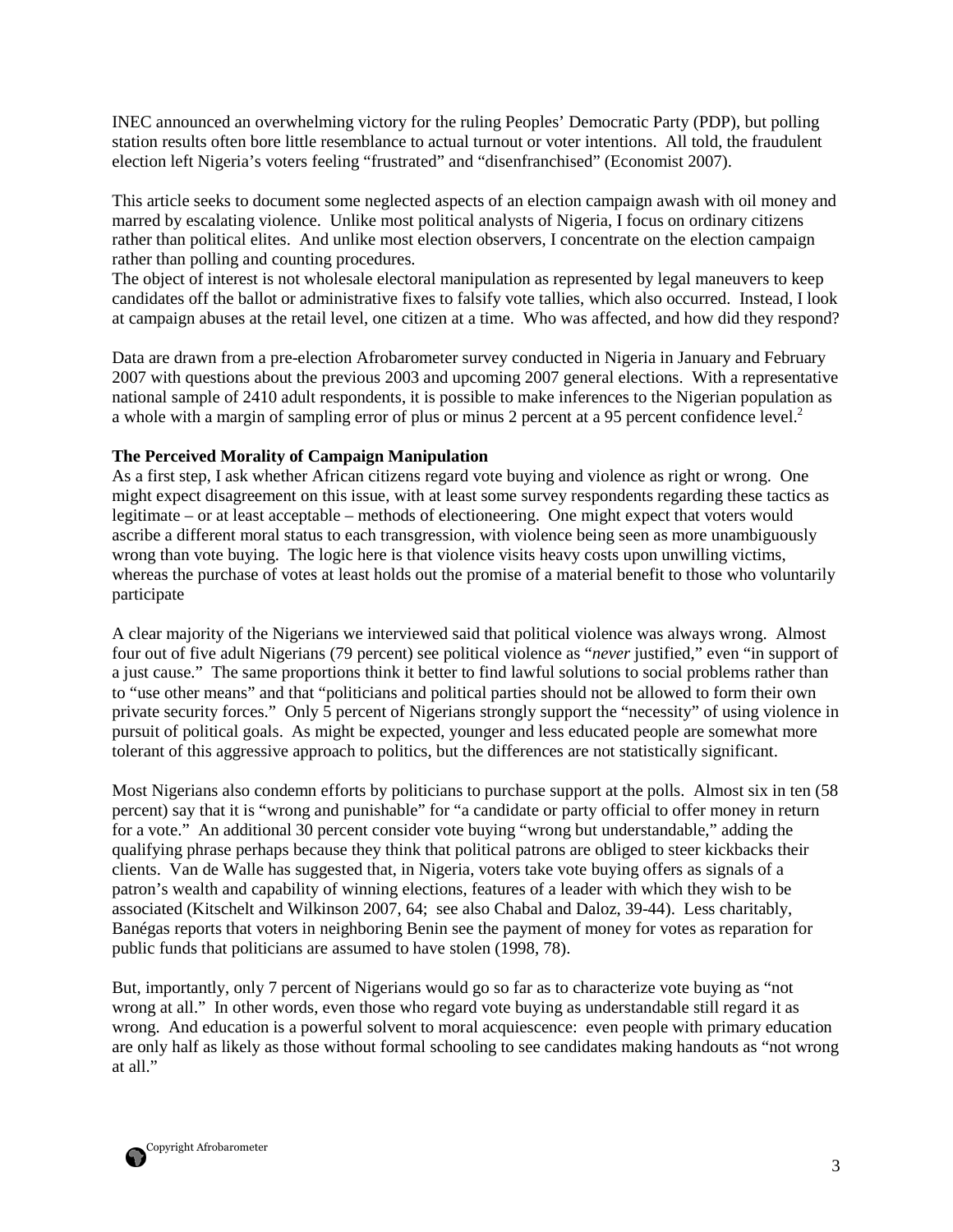But, when they look in the mirror, Nigerians are less critical of their *own* behavior. Barely half (49 percent) think that its is "wrong and punishable" for a *voter* to "accept money in return for a vote." The other half of the adult population is willing to excuse participation in a vote buying transaction as "wrong but understandable" ( $35$  percent) or "not wrong at all" (10 percent).<sup>3</sup> The main extenuating circumstance is poverty. People on the lowest rung of a five point poverty scale are only half as likely as those on the top rung to say that the sale of votes is "wrong and punishable."<sup>4</sup>

Between the two electoral violations, which is regarded as the greater evil? Nigerians clearly see electoral violence as a larger political problem than vote buying. When asked about the most important issues in the upcoming 2007 national elections, many more Nigerians demanded that "Nigerians should be secure from violence" than that "vote buying should be controlled" (14 versus 2 percent of all election issues mentioned). Taken together, the above findings suggest that Nigerians are resistant to both vote buying and electoral violence on moral grounds. But they worry more deeply about political intimidation and many are inclined to forgive voters for succumbing to campaign inducements.

#### **The Frequency of Campaign Irregularities**

This article now attempts to estimate the frequency and distribution of vote buying and violence in Nigerian election campaigns. Data are generated from straightforward survey questions about whether, during national election campaigns in 2003 and 2007, individuals encountered offers of "something…(money, food or a gift)… in return for your vote" or threats of "negative consequences in order to get you to vote a certain way." We also asked respondents to report whether they thought "other people in your neighborhood or village" had had such encounters.

By February 2007, midway through the general election campaign, some 12 percent of Nigerians interviewed acknowledged that a candidate or a party agent had offered "something in return for your vote." This level of direct experience with vote buying was slightly lower than that recalled for the 2003 general elections, at 16 percent. But the 2007 figure captured only half the campaign period, whereas the 2003 figure covered the entire campaign. We know from research in Taiwan that the pace of vote buying accelerates as the day of the election approaches (Wang and Kurzman 2007), so it is reasonable to project that vote buying in Nigerian elections was at least as frequent in 2007 as in 2003, and quite possibly more so.

Moreover, vote buying may been more extensive in both campaigns than implied by the figures cited. Experience from Argentina suggests that some people are understandably reluctant to admit that they had been approached with a forbidden offer, especially if they had subsequently entered an agreement and complied with its terms (Brusco, Nazareno and Stokes, 2004). The existence of undercounting in selfassessments is reflected in the respondents' 2007 estimate that fully 28 percent of *other* voters were offered gifts during the 2003 campaign. I therefore consider that the "true" level of vote buying exists within a zone bracketed by a wide confidence interval. The real frequency of this activity lies somewhere *between* reported levels of personal experience (12 percent in Nigeria in 2007, which may be an *under*estimate), and assumed levels of involvement by fellow citizens (28 percent, which may be an *over*estimate).

In vote-buying transactions in Nigeria, voters are usually offered money (68 percent of all reported attempts in 2007), commodities (such as food or clothing, 26 percent) or jobs (6 percent). In the latest and previous Nigerian elections, the modal (i.e., most common) inducement was 500 naira, or about US\$4. But the median price of a vote payment rose between 2003 and 2007, from 1750 naira to 2250 naira, largely because the proportion of large payments (10,000 naira or more per vote) increased over

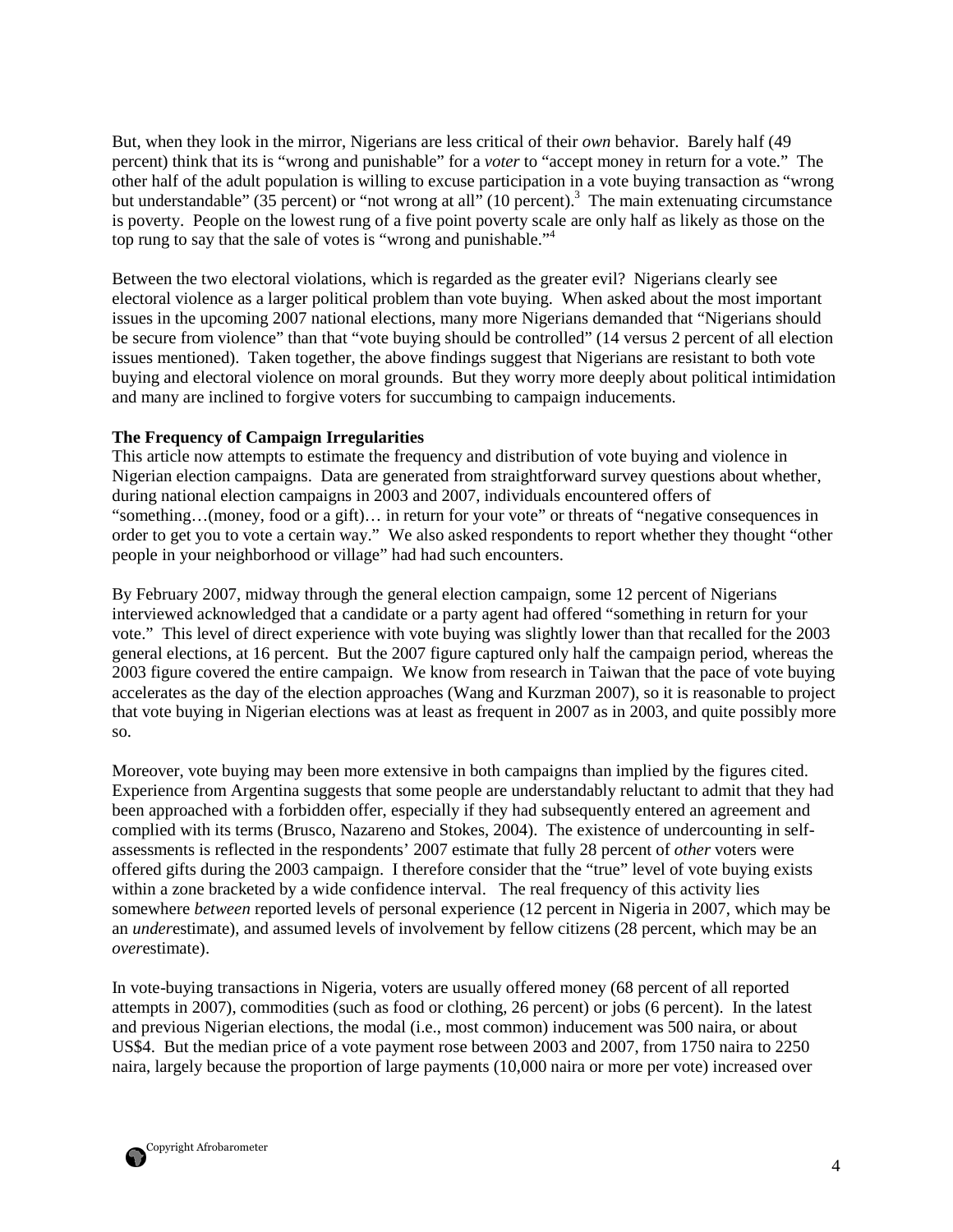time.

Relatively few Nigerians report being directly affected by electoral violence. By February 2007, just 4 percent of survey respondents nationwide said they had received "threats of negative consequences." To be sure, political intimidation was geographically concentrated in certain electoral "hot spots," especially the Niger Delta region of the South-South zone, where the Afrobarometer recorded personal and observed experiences with electoral violence at rates more than three times as high as the national average.<sup>5</sup>

The negative consequences of political intimidation include – in approximately equal proportions – threats to personal safety, threats to the safety of family members, and the loss of property. For some reason, respondents thought that intimidation was more likely to take the form of the loss of a job for other voters than for themselves. Reports of violent encounters in 2007, mid-way through the campaign, were almost as frequent as for the whole 2003 campaign (5 percent). If one assumes that the pace of violence also quickens as the vote approaches, one can infer that the actual level of electoral violence was ultimately higher in 2007 than 2003 (see also Human Rights Watch, 2007). And because the gap between reported personal and estimated third-party encounters (6 percentage points in 2007) was smaller for violence than vote buying, we can invest greater confidence in the violence data.

If people have relatively few direct experiences with political intimidation, then why do they see violence as such a pressing campaign concern? My working assumption is that an atmosphere of threat, regardless of whether hostilities are ever directly experienced, has a generally chilling effect on the public mood. In a related survey from January 2007, Nigerian NGOs reported that more than half (56 percent) reported that they were at least "a little fearful" of "becoming a victim of intimidation or violence in the forthcoming elections."<sup>6</sup> In the Afrobarometer survey, a similar proportion (54 percent) thought that the previous 2003 elections had been unfree and unfair due to "the use of violence by parties and candidates."<sup>7</sup> And an even larger proportion (71 percent) said that competition between political parties "often" or "always" leads to violent clashes. Intriguingly, this widespread expectation of impending conflict was negatively related to actual experiences. But it was nonetheless positively related to the likelihood that a citizen would see violence as a prominent campaign issue.

#### **Who are the Victims?**

It seems reasonable to assume that, in seeking to control voter behavior, politicians would focus their efforts on the most vulnerable elements in society. One would therefore expect a disproportionate concentration of bribery and violence on poor and uneducated people. The poor are likely to be victimized by vote buying because their limited means makes them susceptible to material inducements, including offers of basic commodities or modest amounts of money. For their part, people with limited education may be unaware of individual political rights and therefore possess weak defenses against intimidation.

In Nigeria, however, the survey revealed few demographic correlates of exposure to electoral violence. Political intimidation was spread rather evenly across all social groups, whether rich or poor, urban or rural, even male or female. This smooth distribution constitutes further evidence that violence is a general "atmospheric" condition that tends to affect everyone touched by an election campaign. In the only observable statistical effect, education performed as expected: it tended to inoculate Nigerians against explicit threats of "negative consequences" for the making the "wrong" vote choice. Whereas 5 percent of people with no formal schooling experienced such threats, just 2 percent of those with postsecondary education did so. So people who are ill equipped to defend their rights are prone to be victimized, even by their own political patrons. But this conclusion should be treated with caution due to small sub-sample sizes.

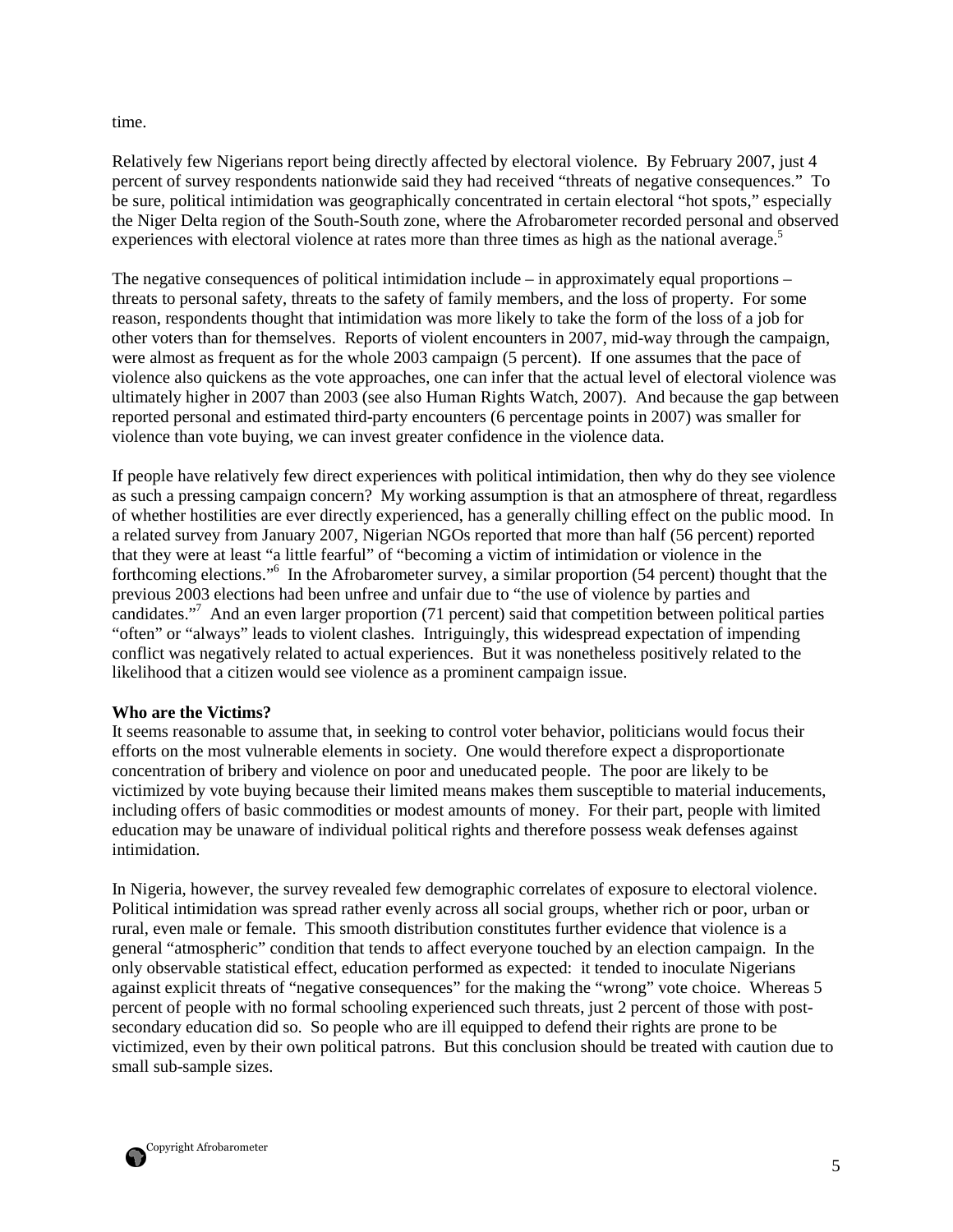By contrast, there were clear demographic correlates of vote buying. In both 2003 and 2007, poor Nigerians were most likely to report an encounter with a politician (or a politician's agent) who offered to buy their vote.<sup>8</sup> Let us compare people who suffered "many" shortages of basic needs in the previous year with those who covered these needs: the former were over four times more likely than to be "often" approached with a vote-buying offer. But, even if poor Nigerians were more frequently exposed to material inducements, they still drove a hard bargain. They did not quote a lower price than the going rate for selling a vote. Nor were they more likely than anyone else to accept payment in the form of goods-in-kind as opposed to cold, hard cash.

Moreover, in 2007, educated Nigerians were less likely to report that anyone had approached them with a vote-buying offer.<sup>9</sup> Those with post-secondary education were five times less likely to report such an encounter than those without any formal schooling. I have already shown that educated people are especially inclined to find vote buying morally wrong. A more cynical view would contend that educated people, especially those with paid employment, can afford to be morally upright. To be sure, educated people are not entirely immune from temptation. It is worth noting in this regard that those with education are almost twice as likely as those without formal schooling to think that a vote is worth 10,000 naira or more.

At face value, it is unclear whether vote buying would be more prevalent in urban or rural areas. On one hand, poor and uneducated people are concentrated in rural villages, making these areas prime targets for the distribution of patronage. On the other hand, outlying areas are hard for politicians to reach and monitor, which suggests that rural dwellers can easily refuse or defect from reward-driven agreements. The Afrobarometer data show that, in Nigeria, vote buying is much more common in rural than urban areas by a margin of 7 percentage points in 2003 and 6 percentage points in 2007. These results are consistent with research from East Asia and Latin America (Ramsayer and Rosenbluth 1993, Shugart and Nielsen 1999).<sup>10</sup> Indeed, in 2003, residential location was the most important demographic consideration of all, trumping both poverty and education. By 2007, however, education and urban residence were equally important considerations in reducing the likelihood of vote buying.

#### **Voter Behavior**

This article now turns to voter behavior. Two types are examined: voter turnout and partisan choice. Because the Afrobarometer survey was conducted before the election in February 2007, the indicators of these behaviors are proxy measures of voting intentions for the elections scheduled for April 2007.

*Voter turnout* is measured by a question that asked respondents to situate themselves in relation to a range of behaviors running from "I am not a registered voter and I am not interested in voting" to "I am a registered voter and I will vote." Intended voters are those who chose the last option in 2007. As Table 1 shows, voter interest in elections was higher in 2007 than in 2003, as evidenced by higher reported rates of voter registration and lower levels of planned abstention. Even discounting the block of eligible voters (12 percent) who in February 2007 had not yet decided whether to vote, it appeared that voter turnout, which then stood at an intended 66 percent, was likely to rise above 2003 levels.<sup>11</sup>

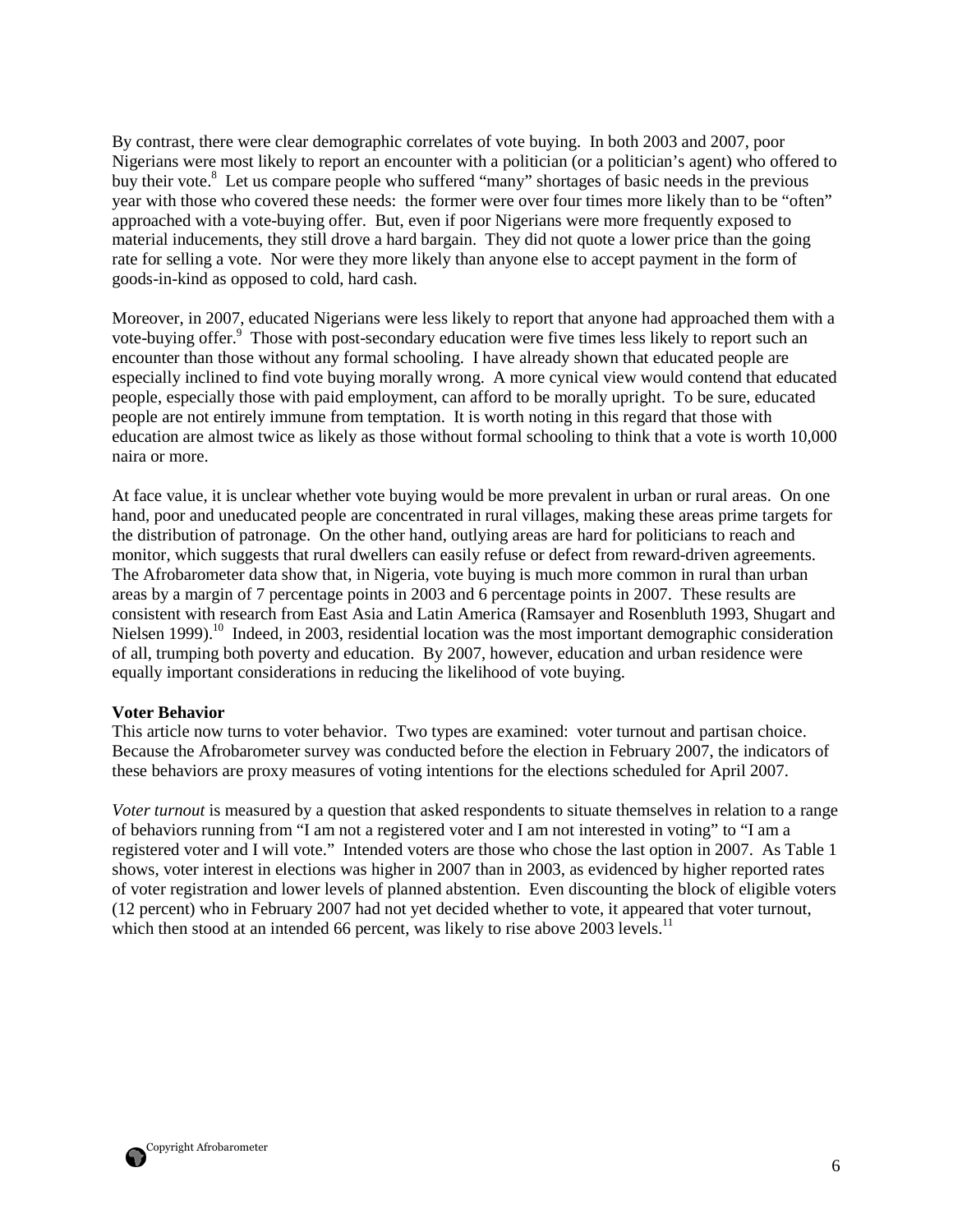| <b>Table 1.</b> Young Turnout (2003) and Intention to Yote (2007), ingerial February 2007 |              |      |
|-------------------------------------------------------------------------------------------|--------------|------|
|                                                                                           | 2003         | 2007 |
| Don't know                                                                                |              |      |
| I am not registered to vote, and I am not interested in voting                            |              |      |
| I am not registered to vote, but would like to have voted                                 |              | 8    |
| I am registered, but I chose not to vote (2003)/choose not to vote (2007)                 | $\mathbf{I}$ |      |
| I am registered to vote, but I have not yet decided whether to vote                       |              | 12   |
| I am registered to vote and I voted (2003)/I will vote (2007)                             | 62           | 66   |

| Table 1: Voting Turnout (2003) and Intention to Vote (2007), Nigeria, February 2007 |  |
|-------------------------------------------------------------------------------------|--|
|-------------------------------------------------------------------------------------|--|

Cell entries are percentages of survey respondents, i.e. adult Nigerians.

*Partisan choice* is measured by a question that asked, "If elections were held tomorrow, which party's candidate would you vote for as member of the national assembly?" In summary form, this variable is coded on a three-point scale running from incumbent party partisan, through non-partisan, to opposition party partisan. As Table 2 shows, voters were split in February 2007 between supporters of the incumbent PDP (one third) and supporters of all other opposition parties (a combined two-fifths).<sup>12</sup> But, alone, the largest opposition party, the All Nigeria Peoples' Party (ANPP), did not attract even one quarter of the intended votes, which suggests that neither incumbents nor opposition held a decisive edge in most national races.

| $\frac{1}{2}$ and $\frac{1}{2}$ and $\frac{1}{2}$ and $\frac{1}{2}$ and $\frac{1}{2}$ and $\frac{1}{2}$ and $\frac{1}{2}$ and $\frac{1}{2}$ and $\frac{1}{2}$ and $\frac{1}{2}$ and $\frac{1}{2}$ and $\frac{1}{2}$ and $\frac{1}{2}$ and $\frac{1}{2}$ and $\frac{1}{2}$ and $\frac{1}{2}$ a |                           |                                            |                            |  |  |  |
|-----------------------------------------------------------------------------------------------------------------------------------------------------------------------------------------------------------------------------------------------------------------------------------------------|---------------------------|--------------------------------------------|----------------------------|--|--|--|
|                                                                                                                                                                                                                                                                                               | <b>Incumbent Partisan</b> | <b>Non-Partisan</b><br>(inc. "don't know") | <b>Opposition Partisan</b> |  |  |  |
| <b>National President</b>                                                                                                                                                                                                                                                                     | 33.3                      | 23.0                                       | 43.7                       |  |  |  |
| <b>National Assembly</b>                                                                                                                                                                                                                                                                      | 34.1                      | 27.8                                       | 38.1                       |  |  |  |
| <b>State Governor</b>                                                                                                                                                                                                                                                                         | 36.0                      | 23.0                                       | 41.0                       |  |  |  |
| <b>State Assembly</b>                                                                                                                                                                                                                                                                         | 32.5                      | 28.6                                       | 38.9                       |  |  |  |
| <b>Mean</b>                                                                                                                                                                                                                                                                                   | <b>34.0</b>               | 25.6                                       | 40.4                       |  |  |  |

#### **Table 2: Partisan Choice, Nigeria, February 2007**

Cell entries are percentages of survey respondents, i.e. adult Nigerians.

# **How Effective Are Campaign Manipulations?**

How do citizens respond to the mix of less-than-legal carrots and sticks employed by politicians in African election campaigns? Are vote buying and violence effective strategies of electoral manipulation?

# *Voter Turnout*

The first object to be explained is voter turnout, measured in Nigeria in 2007 in the manner just described. The key explanatory variables are experiences with vote buying and political intimidation during the 2007 election campaign. Do these malpractices affect turnout? As preliminary controls, I include partisan preference and a standard set of demographic factors.

The results of a logistic regression analysis are shown in Table 3, of which several are noteworthy. Consider the control variables. First, while poverty and education perform as expected – the former is negative for turnout and the latter is positive – neither is statistically significant so can be discounted for the purposes of this analysis. Second, rural residence remains important for turnout, but in the unexpected direction that, in Nigeria as in other parts of Africa and the wider agrarian world, country dwellers are more likely to vote than their urban counterparts (Yadav 2000; Bratton, Chu and Lagos 2006; Krishna 2005). Third, other demographic considerations now enter the analysis: older people are significantly more likely to vote than youngsters; and women are very much less likely to vote than men.

Political partisanship, however, is unrelated to voter turnout. If there is any tendency, it is for supporters

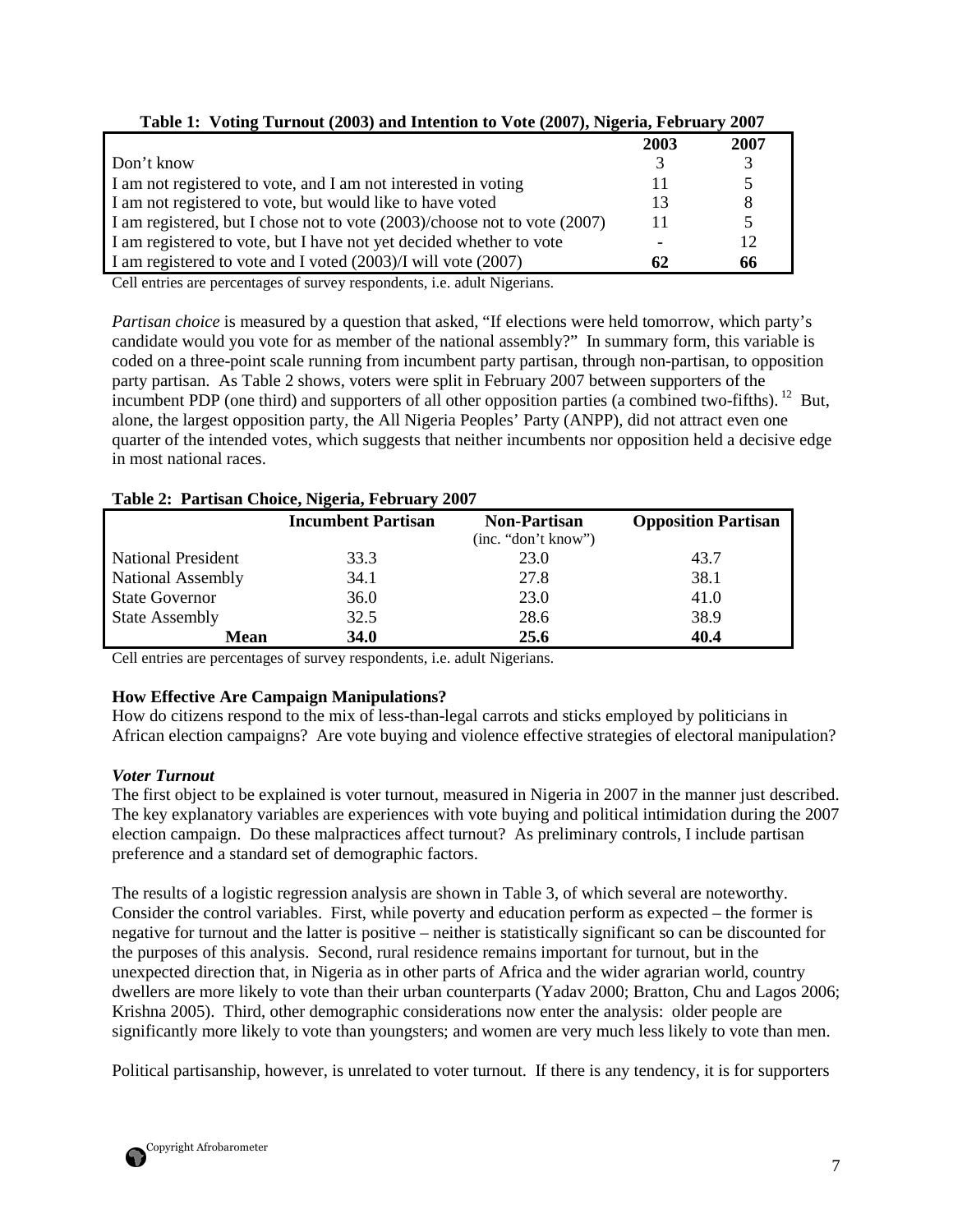of the incumbent party to be more complacent about bothering to vote than opposition partisans, but the relationship is not statistically significant.

Our main interest is in campaign irregularities. Table 3 shows that individuals who experience a vote buying offer are less likely to vote than those who do not. One possible interpretation is that recipients of such offers feel ambivalent: they agonize whether to comply with the wishes of the vote buyer or to act according to conscience. To resolve this dilemma, individuals sometimes avoid voting altogether. In other words, they engage in a form of defection. An alternative interpretation is that, in some cases, vote buyers succeed in their aim of preventing their opponents' supporters from casting a ballot. This possibility – which then must be interpreted as compliance – arises wherever voters report that they have sold their voter registration cards in return for a payment (Vicente 2007).

But the negative effect of vote buying on voter turnout is small and, in the current analysis, does not attain statistical significance. Thus, the Nigeria data do not validate any claim to the effect that vote buying "works," at least in the limited sense of boosting voter turnout.

Much more powerful is the effect of threatened campaign violence. As Table 3 shows, the effect is again negative, but now it is strong and statistically significant. For an average Nigerian (say, a female rural dweller) and with other variables controlled at their mean level, a threat of violence reduces the odds of intending to vote by 52 percent.<sup>13</sup> Moreover, intimidation's effect seems to be long lasting, since the model works almost as well if exposure to violence is measured in 2003 rather than  $2007<sup>14</sup>$  To all appearances, Nigerians who encounter a threat against voting freely often withdraw from the electoral process entirely, that is, they abstain from voting. So political intimidation apparently has an intended effect: it makes citizens so fearful that they abandon their right to vote.

The question arises whether female voters feel especially vulnerable to electoral violence. We already know that, across all African countries where Afrobarometer surveys have been conducted, women place high value on social peace and political unity; they are more likely than men to express concern that multiparty competition will lead to "conflict and confusion" (Logan and Bratton, 2006). To test whether this tendency carries over to campaign violence, I constructed an interaction term that represents the mediating effect of gender on intimidation's impact on turnout. Although the relevant regression coefficient in Table 3 displays the expected negative sign, it is not statistically significant. Thus, while exposure to campaign violence is an additional deterrent to electoral participation by women, it is not the only or main one.

| Tuble of Determinance of $\tau$ oter Turnout, Fugeria 2007 |         |      |      |
|------------------------------------------------------------|---------|------|------|
|                                                            | B       | S.E. | Sig. |
| Constant                                                   | .850    | .352 | .016 |
| <b>Controls</b>                                            |         |      |      |
| Poverty                                                    | $-.074$ | .057 | .199 |
| Education                                                  | .029    | .025 | .238 |
| Rural                                                      | .341    | .106 | .001 |
| Age                                                        | .010    | .004 | .018 |
| Female                                                     | $-463$  | .102 | .000 |
| Incumbent Partisan                                         | $-.032$ | .059 | .589 |
| Interaction: Female and Violence                           | $-.084$ | .094 | .370 |
| <b>Campaign Malpractices</b>                               |         |      |      |
| <b>Experience of Vote Buying Offer</b>                     | $-123$  | .090 | .172 |
| <b>Experience of Threat of Violence</b>                    | $-.797$ | .184 | .000 |

# **Table 3: Determinants of Voter Turnout, Nigeria 2007**

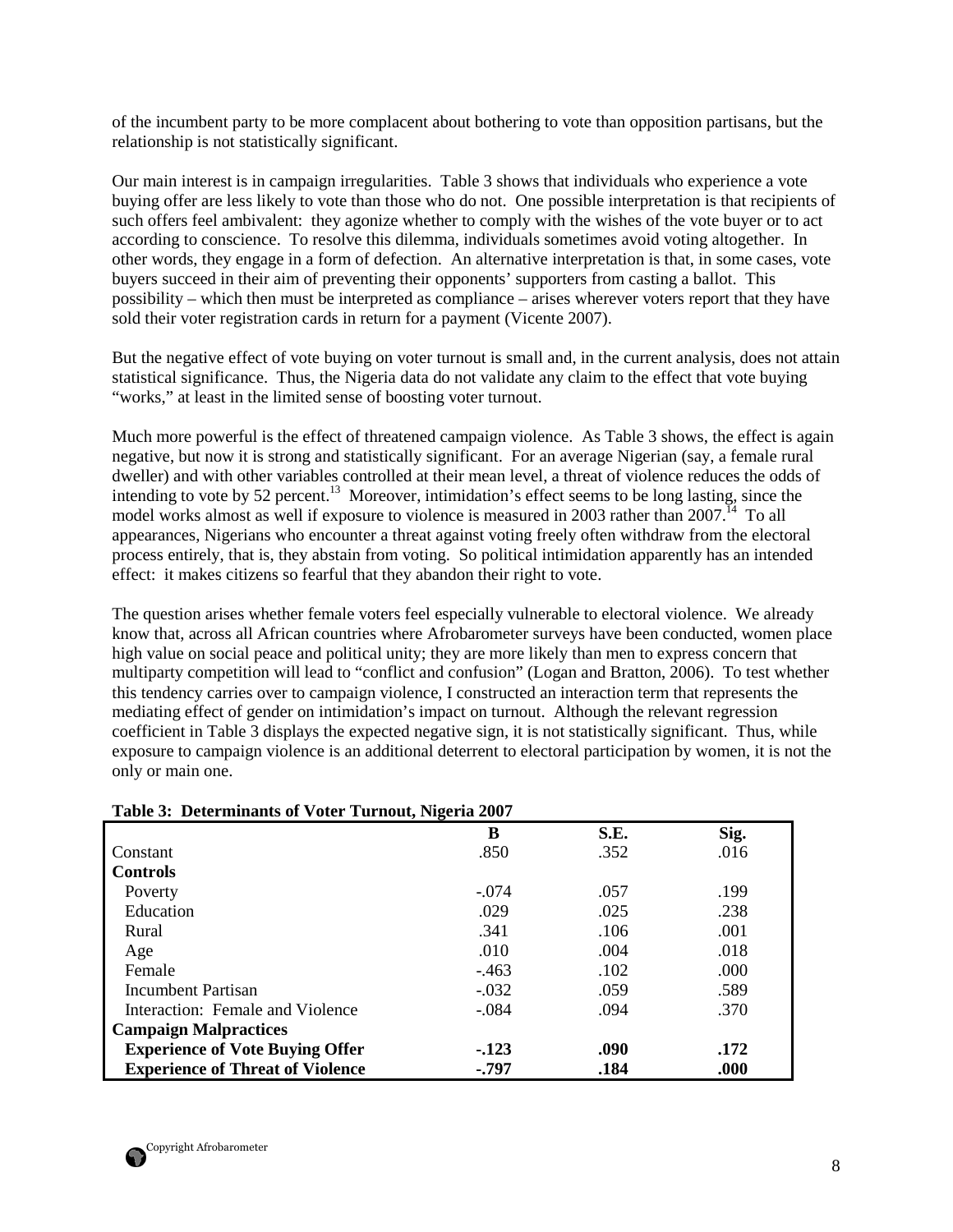#### *Partisan Choice*

If violence undermines voter turnout, does it also compel partisan choice? In other words, do illicit campaign methods affect not only *whether* people vote, but also *how* they vote? And, with reference to vote buying, can we now discern a clear and substantial effect on voter behavior? A further distinction is necessary for this inquiry. We need to add information on the valence of campaign malpractices. In other words, from where do such interventions originate: from incumbent or opposition parties? I assume that both sides are implicated. Take vote buying. In total, the Afrobarometer recorded 485 cases of vote buying in 2007 as experienced by 296 respondents out of a random sample of 2410 Nigerians. Because there were more crimes than victims, it follows that many individuals (196, or about two-thirds of all victims) received more than one offer from more than one partisan group. The largest political parties were the most active in vote buying. According to the survey respondents, the ruling PDP made 40 percent of all reported attempts to buy votes, followed by the leading opposition groups: the ANPP at 31 percent and the Action Congress (AC) at 10 percent.

Table 4 displays factors that determine whether an individual chooses the incumbent party at the ballot box. The object to be explained is partisan choice, made operational with a dummy variable; it is scored as 1 if the individual planned to vote for a PDP candidate in the April 2007 National Assembly election.

In this case, being rural or older – or especially if poor or female – had no significant impact on whether an individual would vote for the candidate of the incumbent party. The only significant demographic effect was education, which increased the odds of voting for the PDP.

Interestingly, the incumbent party was apparently much more successful than opposition parties in building support among intended voters. It is unclear whether this advantage was due to an explicit effort on the part of incumbents to concentrate voter registration drives in their own electoral strongholds. Alternatively, well-known candidates may have found it easier to generate popular enthusiasm for voting than opposition candidates, some of whom were fresh faces newly arrived on the political scene. Whatever the reason, the supporters of Nigerian opposition parties were significantly less likely to actually turn out to vote on the day of the election.

But the issue under review is the effectiveness of vote buying and violence. As Table 4 shows, violence was counterproductive for the ruling party. If people felt threatened by political intimidation they were consistently *less* likely to vote for the PDP. We do not have the data to determine whether particular incidents of intimidation originated from incumbents or opposition. But I note the observation of a senior Nigerian political scientist that the PDP unleashed campaign repression mainly as a means to control its own members.<sup>15</sup> Since all political parties in Nigeria have short histories and shallow institutional roots, there is good reason to believe that party leaders might easily resort to heavy-handed measures as a means of overcoming weak party discipline, even in their own electoral strongholds.<sup>16</sup>

Importantly, partisan choice is also strongly influenced by vote buying, but this time in a positive direction. In Nigeria in 2007, citizens who received a vote-buying offer from the incumbent party were significantly more likely to express an intention to vote for the PDP in the April elections.<sup>17</sup> For an average Nigerian (say, a female rural dweller) and with other variables controlled at their mean level, vote buying by an incumbent increased the probability of voting for the ruling party by 38 percent.<sup>18</sup> In other words, efforts by rulers to reward loyalists and attract others to the ruling party fold apparently paid off. In this regard, we can see vote buying as one aspect of the larger phenomenon of patronage politics in which leaders exchange material rewards in return for political allegiance. It is unclear, however, whether campaign inducements were essential to cement the loyalty of citizens who already felt an affinity with the PDP or whether these individuals would have voted for the PDP anyway for other reasons, including

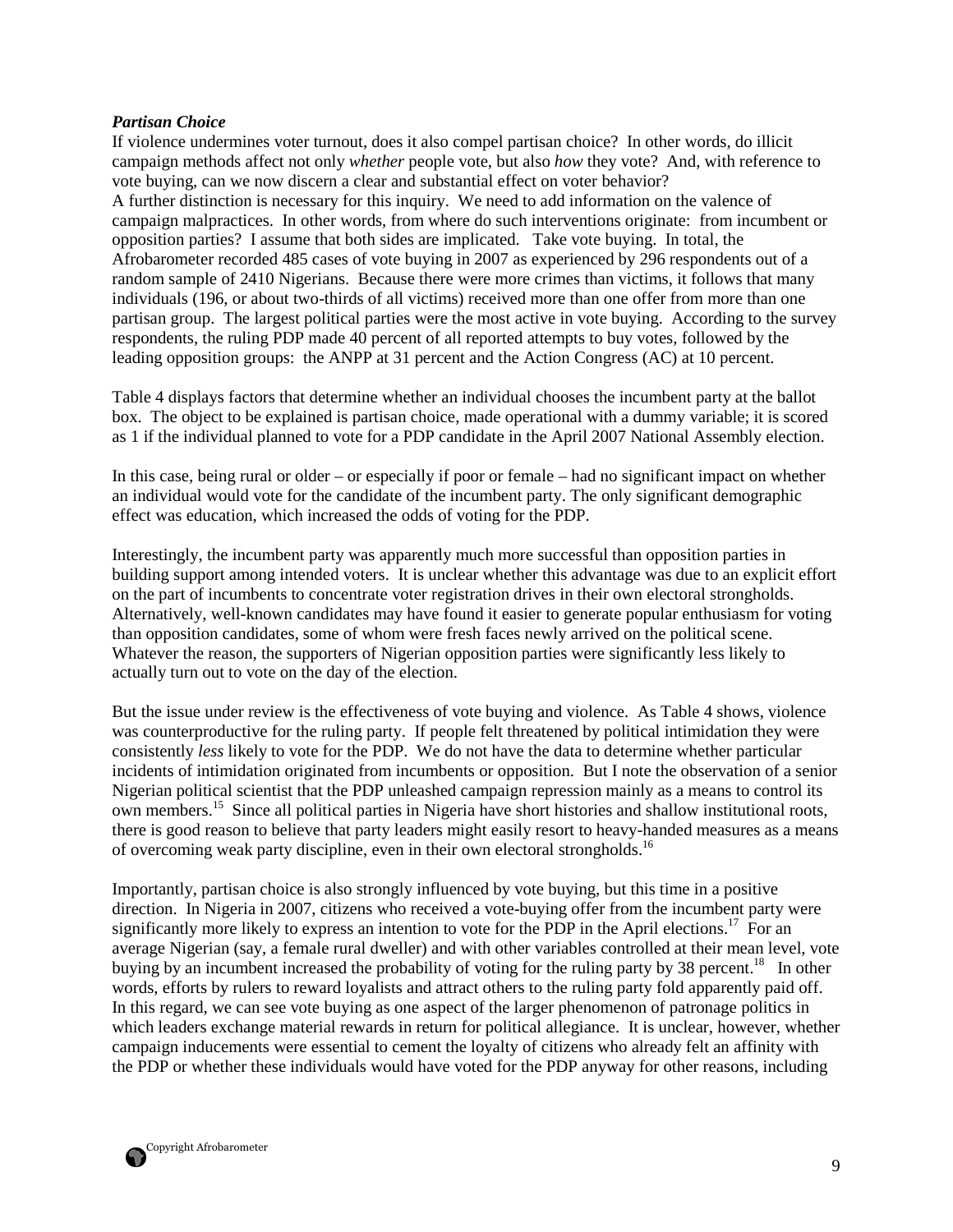ethnic solidarity or policy performance.

|                                                | - , ,    |      |      |
|------------------------------------------------|----------|------|------|
|                                                | B        | S.E. | Sig. |
| Constant                                       | $-1.323$ | .315 | .000 |
| <b>Controls</b>                                |          |      |      |
| Poverty                                        | $-.005$  | .053 | 925  |
| Education                                      | .053     | .023 | .019 |
| Rural                                          | .182     | .097 | .060 |
| Age                                            | $-.007$  | .004 | .069 |
| Female                                         | $-.017$  | .094 | .852 |
| Intended Voter                                 | .476     | .102 | .000 |
| <b>Campaign Malpractices</b>                   |          |      |      |
| <b>Vote Buying Offer from Incumbent Party</b>  | 1.633    | .203 | .000 |
| <b>Vote Buying Offer from Opposition Party</b> | $-0.063$ | .199 | .754 |
| <b>Experience of Threat of Violence</b>        | $-.559$  | .155 | .000 |

| Table 4: Determinants of Choosing the Incumbent Party, Nigeria 2007 |  |  |  |
|---------------------------------------------------------------------|--|--|--|
|                                                                     |  |  |  |

Vote buying by incumbents was clearly more effective than vote buying by opposition parties.<sup>19</sup> It is true that a vote-buying bid by an opposition party is a good predictor of an opposition vote when the latter is used as the dependent variable (not shown).<sup>20</sup> But in Table 4, the effect of opposition vote buying looks weak. To be sure, the negative sign on the relevant coefficient correctly predicts the reduced probability that a citizen will vote for the incumbent. But the effect is not statistically significant. One obvious interpretation of this result is that office holders enjoy the advantage of political incumbency. Rulers are able to make more credible and binding offers to voters than the cash-starved opposition because they enjoy access to a larger pool of resources, including the public purse controlled by the state. The resource edge of incumbency is borne out by supporters of the ruling party, who are more likely than opposition partisans to estimate the price of a vote at  $10,000$  naira or more.<sup>21</sup>

# **Popular Reactions: Comply, Defect, or Refuse?**

Politicians manipulate campaigns in order to maximize votes. So far, I have shown that material inducements are a more effective means to this end than political intimidation. Because threats of violence suppress voter turnout, intimidation is not a useful campaign tactic except perhaps to counteract an impending electoral loss. By contrast, although vote buying also suppresses turnout slightly, it appears to boost partisan support, and therefore can be considered – morality and legality aside – as a campaign tactic that "works."

But these judgments make sense mainly from the pragmatic perspective of a politician who seeks to obtain or hang onto office. What courses of action are available to voters in the face of vote buying and violence? Do specific forms of campaign manipulation invite different responses? Under what circumstances do citizens comply, defect or refuse?

I concentrate the analysis on vote buying because fuller survey data are available on this subject. The Afrobarometer asked, "what would you do if a candidate or party official offered you money for your vote in April 2007?" Would you "take the money and vote for him/her" (that is, *comply*), "take the money and vote for the candidate of your choice" (that is, *defect*), or "refuse the money and vote for the candidate of your choice" (that is, *refuse*)? Using the same question with the same response categories, the survey also asked respondents to judge the reactions of "other people in your neighborhood or village."

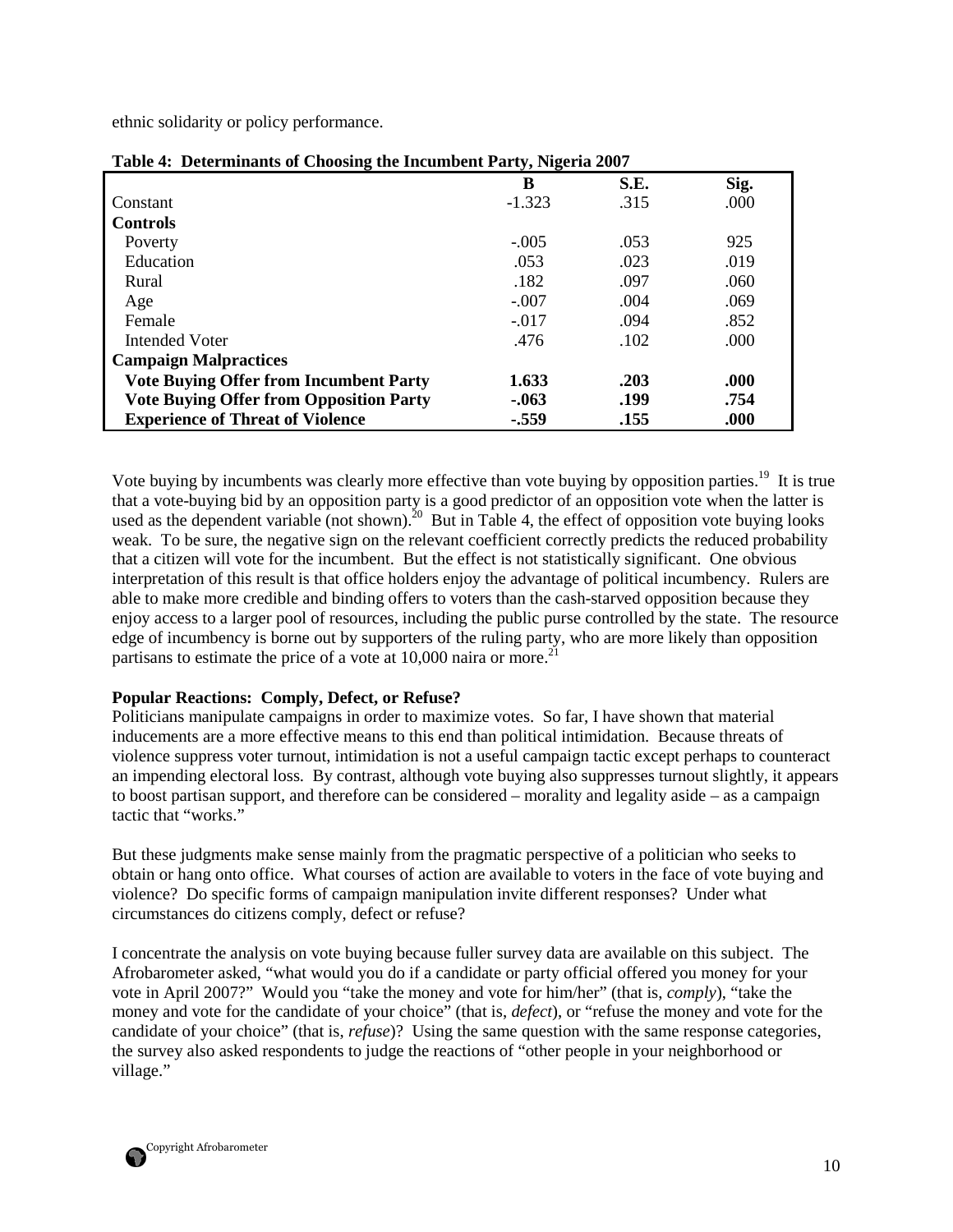The distribution of responses is shown in Table 5. Only a small minority said they would comply (8 percent) by taking the money and then casting a ballot for the vote buyer's party. We can have confidence in the reliability of this estimate since respondents attributed exactly the same level of compliance to other people in their locality. Most people, however, said they would defect (42 percent) by taking the money but voting according to their conscience. A similar proportion said they would refuse from the outset to enter any vote buying agreement (41 percent). One respondent elaborated that he would "drive that person away" and another said that she would "call the police."

Understandably, citizens were much less certain about responses among the members of their residential community, with a majority saying that they didn't know what other people would do. Some even admitted that they were unsure of how they themselves would respond (6 percent). Finally, a small proportion volunteered they would "take the money and not vote at all."

|  |  | Table 5: Popular Reactions to Vote Buying, Nigeria 2007 |
|--|--|---------------------------------------------------------|
|  |  |                                                         |

|                         | $\cdots$<br>.<br>You | <b>Other People</b> |
|-------------------------|----------------------|---------------------|
| Comply                  |                      |                     |
| Defect                  | 42                   | 28                  |
| Refuse                  | 41                   | 24                  |
| Other (inc. don't know) |                      | 40                  |

Cell entries are percentages of survey respondents, i.e., adult Nigerians.

As might be expected, popular reactions to vote buying depend in part on an individual's socioeconomic status. Poor people are slightly more likely to comply and educated people, if approached, are slightly more likely to refuse. But residential location again makes the largest difference, with rural dwellers being markedly more likely to comply than urban dwellers (10 percent versus 6 percent). Concomitantly, rates of refusal are significantly higher in towns than in the countryside (47 versus 35 percent). These data suggest that, if there is a culture of vote buying in Africa – in which votes are exchanged for campaign rewards – it is predominantly (though not exclusively) a rural phenomenon.

But the fact that fully 85 percent of urban dwellers would either refuse a vote buying agreement or defect from it suggests that, outside of pockets of reciprocity in the countryside, vote buying may not be a very effective strategy for amassing electoral support.

As Table 6 shows, effectiveness of vote buying also depends in part on the source of the offer. If the PDP in Nigeria is at all representative, then incumbent political parties are apparently more effective at inducing voter compliance. By a small but significant margin (15 percent versus 11 percent), the PDP was more likely to get a Nigerian voter to say that he or she would cast a ballot for a vote buyer. Again, the incumbents' ability to offer more attractive rewards than their opponents may be part of the explanation, though we should not discount mass political loyalty to ruling parties, which tend to have deeper social roots than insurgent oppositions. Moreover, while citizens are equally likely to refuse votebuying offers from incumbent and opposition alike, they are also somewhat more likely to defect from the opposition by promising support but then voting freely. Especially where the opposition is unlikely to win, the voter has less reason to fear that defection will result in subsequent retribution from powerful office holder.

I hypothesize that defection is most likely when would-be voters receive (and perhaps even accept) votebuying offers from more than one party. Under these conditions, voters are faced with cross-pressures. They find themselves in the uncomfortable position of being unable to simultaneously comply with the

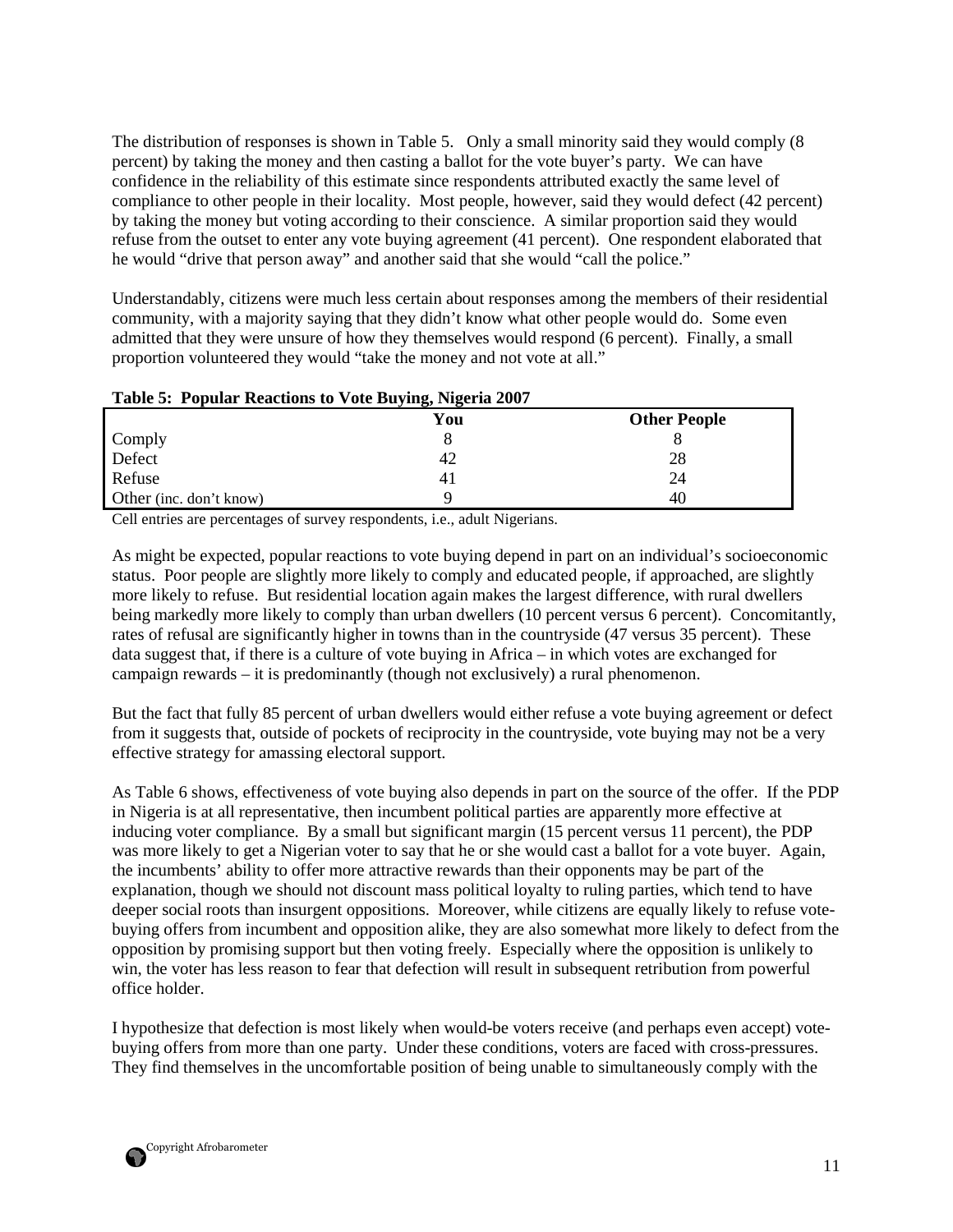preferences of *both* sides. But the data do not reveal this regularity. As Table 6 shows, voters are *equally* likely to defect whether they receive offers from one, or from more than one, political party (58 percent). Instead, voters tend to engage in other behaviors. Either they comply with the wishes of only one party (probably the party they judge most likely to win), hoping that the other party will not be able to punish them. Or they refuse all offers, knowing that it is impossible to keep more than one party happy at the same time.

But there is a third option. As some respondents told us, it is feasible for voters to take the money and not to vote at all. The data reveal that this outcome is especially likely if voters accept inducements from more than one party. We already know that entering a vote buying agreement has a suppressive effect on voter turnout. We now discover that this effect is particularly large when voters face cross-pressures from competing vote buyers. Whereas, in January 2007, 66 percent of Nigerian survey respondents said they intended to vote in the April elections, just 58 percent did so if they had received a vote-buying offer from a political party. But the intention to vote falls even more precipitously – to less than half of all eligible voters (49 percent) -- when individuals entertain vote-buying offers from more than one political party.

In short, the Afrobarometer survey provides compelling evidence to the effect that, when citizens are caught in the cross-pressures of competitive vote-buying, their principal response is to abstain from voting at all.

|                   | <b>Offer from</b><br><b>Incumbent</b><br>Party | <b>Offer from</b><br>Opposition<br>Party | <b>Offer from</b><br>Only<br><b>One Party</b> | <b>Offer from</b><br>More than<br><b>One Party</b> |
|-------------------|------------------------------------------------|------------------------------------------|-----------------------------------------------|----------------------------------------------------|
| Comply            | 15                                             |                                          | 14                                            |                                                    |
| Defect            | 56                                             | 59                                       | 58                                            | 58                                                 |
| Refuse            | 29                                             | 30                                       | 29                                            | 34                                                 |
| Intend to Vote    |                                                |                                          | 58                                            | 49                                                 |
| Intend to Abstain |                                                |                                          | 42                                            | 51                                                 |

|  |  | Table 6: The Source of Vote Buying Offers, by Compliance and Turnout, Nigeria 2007 |  |
|--|--|------------------------------------------------------------------------------------|--|
|  |  |                                                                                    |  |

Cell entries are percentages of survey respondents, i.e., adult Nigerians (excluding "don't know"/"other").

# **Determinants of Defection**

In a democracy, a good citizen would refuse to enter a vote-buying agreement. Most Nigerians acknowledge this moral precept and many adopt it in practice. Citizen compliance with the wishes of vote buyers may be a path of least resistance but it is ethically and legally fraught. It also undermines the development of democratic citizenship. Perhaps the most rational response – though hardly the most honest one – is defection, when citizens take any money that may be on offer but vote as they wish anyway. Some civic educators even encourage this course of action (Shaffer 2007, 161-79). But its implications for democratization are mixed: while citizens retain and exercise their right of free choice at the polls, they also implicate themselves in an electoral malpractice. One possible saving grace is that if enough citizens repeatedly defect, politicians will learn that vote buying does not work.

Because defection is the most ambiguous and interesting option – not to mention the most common one in Nigeria – I conclude the discussion of vote buying by delving into its determinants. If, as shown above, the extent of cross-pressure does not drive defection, then what does? I propose three hypotheses.

First, the prospect of defection from a vote buying agreement raises a collective action problem. In order to avoid revealing that they have acted alone – thus exposing themselves to punishment – citizens will

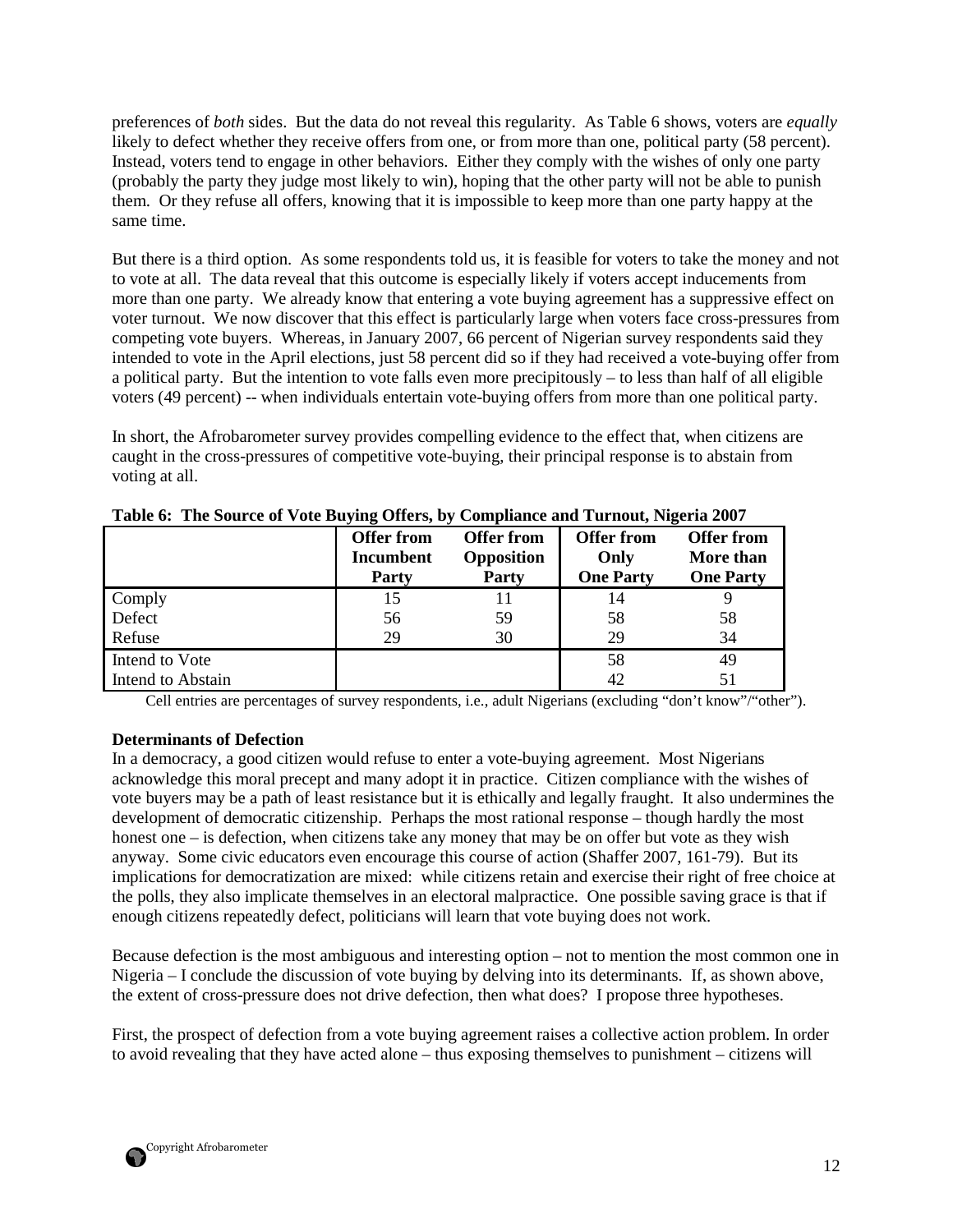seek strength in numbers. They will only violate the agreement if they think others will do so too. Hence, one would expect to find a positive relationship between an individual's own reaction to a vote buying offer and his or her estimate of what "other people in your neighborhood or village" would do under the same circumstances. Specifically, they will defect only if they think others will defect too.

Second, it would seem logical that people are more likely to defect if they think that the ballot is secret. If politicians cannot discover how individuals or small groups voted, then the possible costs of defection are greatly reduced. The Afrobarometer currently contains no direct measure of whether voters regard the ballot as secret. But a proxy measure can be constructed from a question about how often "people have to be careful of what they say about politics." Those who say "often" or "always" are deemed to express political fear (66 percent in Nigeria); this group probably also worries that the ballot may not be secret.<sup>22</sup>

Third, citizens who are committed to democracy as their preferred political regime are unlikely to surrender the right to vote lightly. Most will refuse offers to buy their votes. But, even if such persons succumb to the temptation of campaign inducements, they are still likely to want to make a free choice in the privacy of the voting booth. I therefore propose that committed democrats are more likely to defect than individuals who harbor nostalgia for authoritarian rule. Commitment to democracy is measured in various Afrobarometer studies by a standard index that combines an expressed preference for democracy with rejection of several alternative authoritarian regimes (Bratton, Mattes and Gyimah-Boadi, 2005). By this criterion, about half (49 percent) of adult Nigerians could be characterized as "committed democrats" in 2007.

These candidate explanations of defection from vote buying are entered, along with the usual controls, into the logistic regression model in Table 7.

Let us dispense quickly with the demographic controls. As expected, poverty, age and female gender all significantly reduce the likelihood that voters will defect. To all appearances, older and poorer women are the most compliant constituency for vote buyers. But, notwithstanding what was said earlier about the sale of votes being a predominantly rural phenomenon, defection rates are some 7 percent higher among rural dwellers. Thus, politicians probably face meaningful obstacles when they try to monitor the behavior of the electorate in outlying areas, especially if, as is common, their party organizations are weak. Nor do we find from the present African case any compensatory support for the argument that "tightly knit, stable, and small communities in which everyone knows one another can generate good information about voter preferences" (Lehoucq, 2007, 43; see also Stokes 2007, 87).

But we wish to know how rural and other citizens arrive at a decision to defect from vote buying. Each of the hypotheses presented above contributes to an ecumenical explanation. I will treat them in reverse order of importance.

To begin with, we can confirm the impact on electoral behavior of a citizen's personal commitment to democracy. A person who sees democracy as the best available regime and also rejects military, oneparty and one-man rule is unlikely to sell his or her vote lightly. Even if some of these committed democrats accept payments from vote buyers, they still report that they vote according to conscience. This explanation does not preclude, of course, that such voters might choose the vote buyer's party; but they assert that the preferences underlying this partisan choice are entirely their own.

Moreover, people who are fearful of expressing themselves have a reduced likelihood of defection. Especially if voters suspect that the ballot is not secret – an impression that unscrupulous politicians are in no hurry to dispel – defection will be seen as too risky. The biggest danger is that vote buyers will

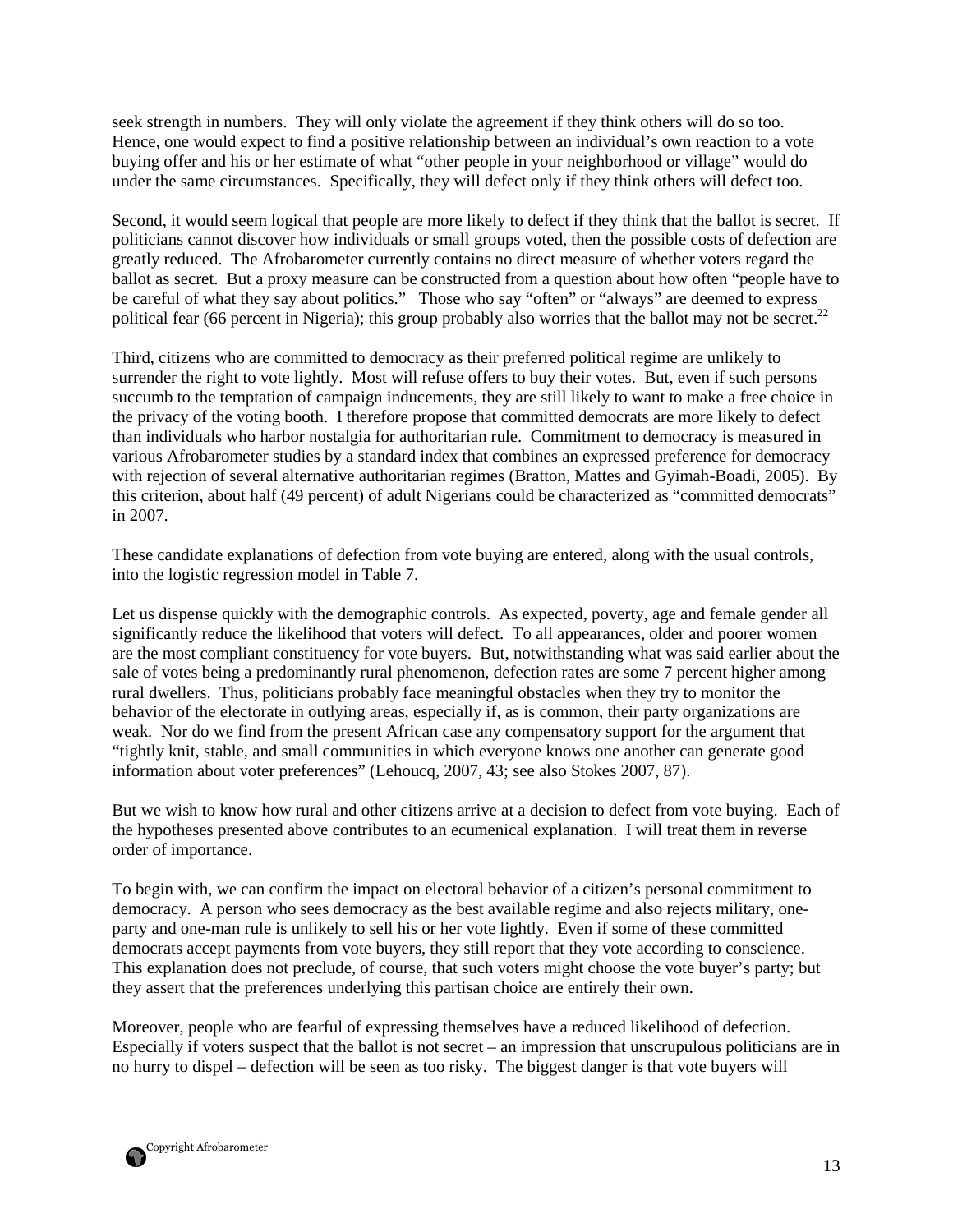discover that voters have not kept their part of the bargain, an outcome that invites retaliation and punishment. So it stands to reason that those who doubt that freedoms of expression and voting will be protected are unlikely to become defectors.

Finally, I can report a definitive result: defection from vote buying depends on solving the collective action problem. Voters defect if they have some assurance that others in their locality will do so too. As revealed in Table 7, the strongest and most significant relationship with defection is voters' own expectations that they are partaking in the collective behavior of a larger group. For an average Nigerian (say, a female rural dweller) and with other variables controlled at mean levels, the expectation that others will defect increases one's own odds of defecting by 59 percent.<sup>23</sup> I do not know for sure whether wouldbe defectors have reliable information about the planned voting behavior of their friends and neighbors. But such subjects are surely a topic of communal conversation. As such, citizens can probably figure out whether they can subsume their own behavior within that of a larger group, and thus avoid being singled out for retribution. Under these circumstances, they are very much more likely to take the money and run.

| <b>Table 7: Determinants of Defection from Vote Buying, Nigeria 2007</b> |         |      |      |  |  |
|--------------------------------------------------------------------------|---------|------|------|--|--|
|                                                                          | B       | S.E. | Sig. |  |  |
| Constant                                                                 | $-.357$ | .378 | .344 |  |  |
| <b>Controls</b>                                                          |         |      |      |  |  |
| Poverty                                                                  | $-146$  | .061 | .017 |  |  |
| Education                                                                | $-.028$ | .026 | .291 |  |  |
| Rural                                                                    | .272    | .110 | .014 |  |  |
| Age                                                                      | $-.014$ | .004 | .001 |  |  |
| Female                                                                   | $-219$  | .108 | .042 |  |  |
| <b>Determinants</b>                                                      |         |      |      |  |  |
| <b>Think That Others Will Defect</b>                                     | 2.811   | .130 | .000 |  |  |
| <b>Express Political Fear</b>                                            | $-166$  | .053 | .002 |  |  |
| <b>Committed to Democracy</b>                                            | .235    | .099 | .017 |  |  |

# **Table 7: Determinants of Defection from Vote Buying, Nigeria 2007**

# **Complementary or Alternative Strategies?**

In this article, I have treated vote buying and political intimidation as if these electoral strategies were separable. This discrete approach assumes that political campaigners see such interventions as alternatives. Accordingly, politicians who lack sufficient resources to buy off voters will be prone to resort to heavy-handed methods. Or if violence backfires, then they will try to tempt voters with rewards. A third possibility is that voters will experience promises of reward from one side of the partisan divide and threats of violence from another.

In reality, of course, political campaigns reflect a multitude of strategies, often applied simultaneously. It is therefore unexpected that, in Nigeria in 2007, overlap between campaign strategies was empirically quite limited. Among adult Nigerians, just 3 percent reported being victimized by *both* a vote buying offer *and* a threat of negative consequences during the 2007 campaign. This of course exempts those who saw vote buying as an offer they couldn't refuse because it contained an implied threat of extortion. The remainder of the population was divided between the 11 percent who experienced just one of these malpractices and the 86 percent who reported no direct personal experience of either one.

Table 8 teases out the *combined* effects of vote buying and violence on Nigerian voting behavior. It displays a cross-tabulation of two ordinal scales: a scale of exposure (to none, one, or both violations)

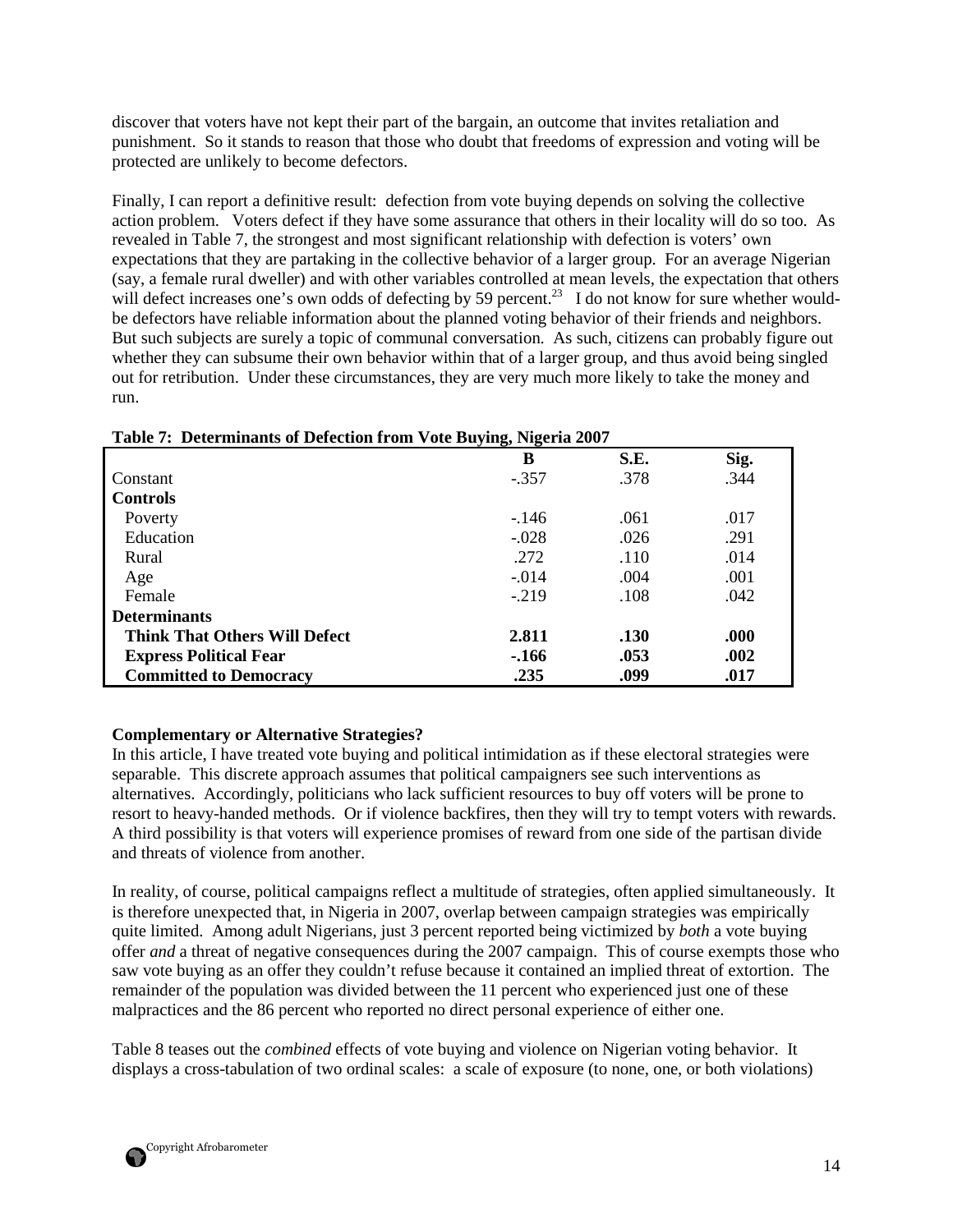and a scale of intended compliance (running from refuse, through defect, to comply). It shows that combining vote buying and violence had little appreciable impact on the likelihood that a voter would refuse to enter an agreement (to vote a certain way) or comply with such an agreement (if they did enter). In other words a threat of violence or an offer of a material inducement alone would be just as effective as a combination of these influences.

But a voter who experienced both vote buying and violence was more likely to defect, either by not voting at all or by exercising a free vote choice. The probability of this outcome rises by six percentage points when he or she is subjected to both treatments.<sup>24</sup> In this regard, we confirm that, from a politician's perspective, employing a complementary campaign strategy is self-defeating. There is no apparent advantage to be had in terms of controlling voter behavior by supplementing vote buying with a threat of violence, or supplementing political intimidation with material rewards. Instead, when faced with a combination of both irregularities, voters are significantly more likely to choose to go it alone. The most extreme scenario involves a voter who is induced to vote one way (say by an incumbent party) but threatened to vote another way (say by an opposition group). According to Table 8, this harsh combination of cross-pressures is also much more likely to induce defection than compliance.

| Table 8: Combined Effects of Vote Buying and Violence on Voter Behavior, Nigeria 2007 |                            |                           |                           |  |  |
|---------------------------------------------------------------------------------------|----------------------------|---------------------------|---------------------------|--|--|
|                                                                                       | <b>Experienced NEITHER</b> | <b>Experienced EITHER</b> | <b>Experienced BOTH</b>   |  |  |
|                                                                                       | <b>Vote Buying NOR</b>     | <b>Vote Buying OR</b>     | <b>Vote Buying AND</b>    |  |  |
|                                                                                       | <b>Threat of Violence</b>  | <b>Threat of Violence</b> | <b>Threat of Violence</b> |  |  |
| Refuse                                                                                | 51                         | 30                        | 29                        |  |  |
| Defect                                                                                | 42                         | 57                        | 63                        |  |  |
| Comply                                                                                |                            | 13                        | Q                         |  |  |

Cell entries are percentages of survey respondents, i.e., adult Nigerians (excluding "don't know"/"other"). Gamma =  $.351$ , sig. =  $< .001$ .

# **Conclusion and Implications**

This article has shown that vote buying and political intimidation are important, if epiphenomenal, dimensions of Nigerian election campaigns. According to survey-based estimates, fewer than one out of five Nigerians is personally exposed to vote buying and fewer than one in ten experiences threats of electoral violence. But when, as commonly happens, campaign irregularities are targeted at the rural poor, effects are concentrated. These effects are as follows: violence reduces turnout; and vote buying enhances partisan loyalty. But, in good part because most citizens condemn campaign manipulation as wrong, compliance with the wishes of politicians is not assured. Defection from threats and agreements is more common than compliance, especially where voters are cross-pressured from both sides of the partisan divide.

That vote buying and violence affect relatively few people and rarely work well does not mean that these malpractices are without consequence. As others have noted, the intrusion of money and violence into election campaigns damages the quality of democracy (Schedler 2002, Schaffer 2007). These transgressions undermine democratic norms of political liberty (by depriving voters of free choice) and political equality (by benefiting the rich at the expense of the poor). They diminish the legitimacy of electoral outcomes by giving "losers," usually opposition parties, reason to think that the vote was fraudulent. Even without other methods of manipulation – such as ballot stuffing, ballot stealing and tampering with vote tallies – Nigeria's disastrous April 2007 elections suffered precisely this fate.

Negative consequences may be lasting because defective election campaigns set the stage for governance by corruption. As a defeated gubernatorial candidate said in Nigeria: "anyone who is willing to steal a

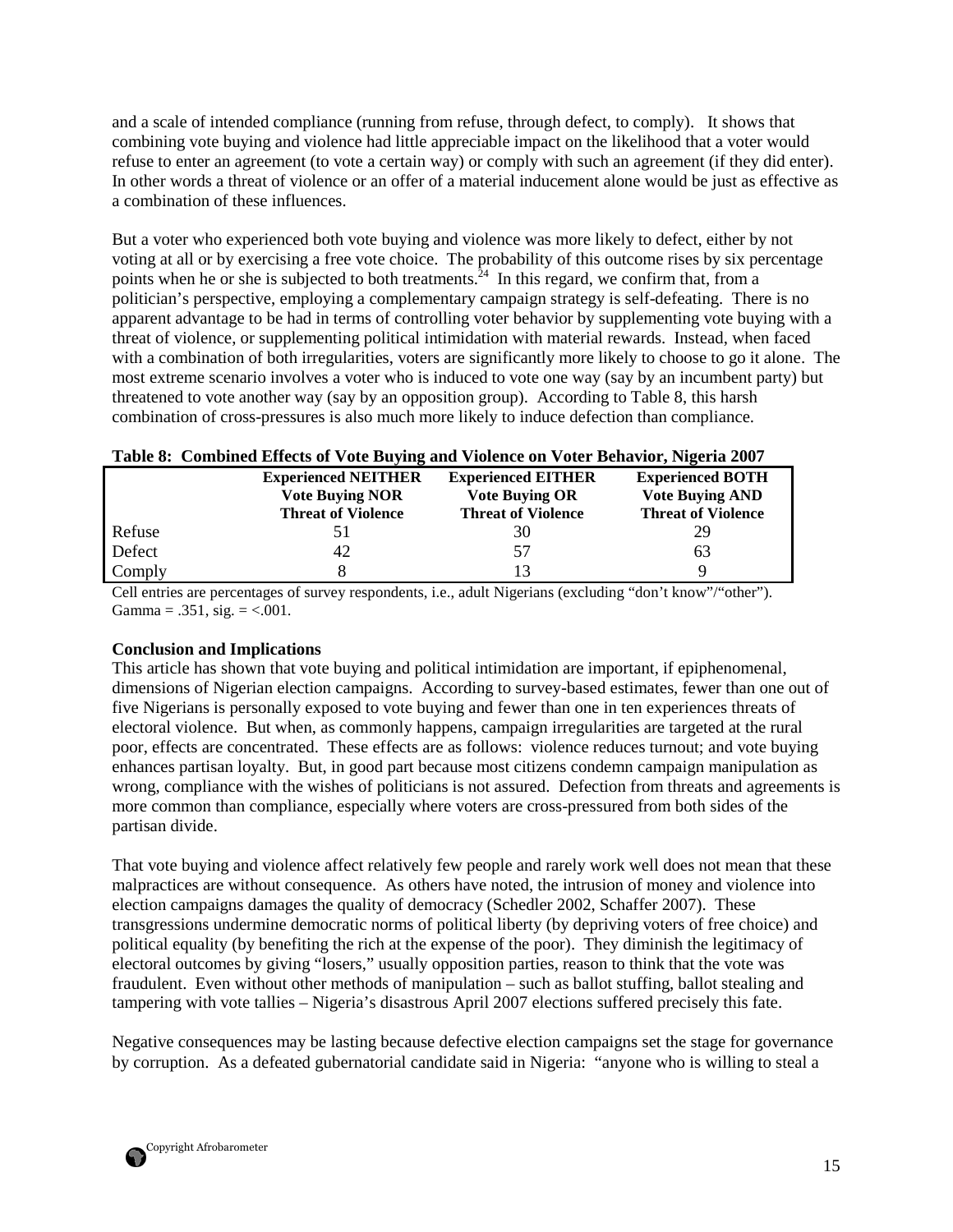ballot box will steal public money."<sup>25</sup> Vote buying and violence enable the elevation into elected office of cronies, criminals and strong-arm "godfathers" who are singularly unfit for public service. Low caliber leaders cannot offer political representation to the marginalized majorities whose voices are seldom heard in African politics. Instead, policy debate remains distorted: the views of the poor are muffled and the preferences of the rich are amplified on key issues, such as the desired balance between taxation and services (Stokes, 2007, 91). All told, irregular elections reduce the institutionalization of political accountability.

Campaign irregularities may also infect the quality of democratic citizenship. It is encouraging that most Nigerian citizens see vote buying and electoral violence as wrong. But morality, as well as behavior, may be communally defined. We know that people who enter vote-buying agreements are more likely to defect if they think others will do so too. The normative dimension of this solution to the collective action problem, however, is that participants in vote buying and violence are also more likely to regard these infractions as "wrong but understandable" or "not wrong at all." If participation in electoral malpractices reduces critical citizenship, it can hardly be healthy for the development of democracy.

So what is to be done? Some requirements are contextual: it makes little sense to convene elections in an environment of political insecurity where armed factions stand ready to intimidate opponents. Disarmament must come first. Other requirements are institutional: there are no substitutes for an independent electoral commission, an honest bureaucracy, and a neutral police force that can guarantee a secret ballot.

But electoral and other institutional reforms are alone insufficient. Also essential is a culture of democratic citizenship that begins with a citizenry ready to insist on clean elections. In this regard, it is encouraging that so many African voters have moral objections to violence and vote buying. They already feel revulsion and indignity when political entrepreneurs and thugs try to manipulate their preferences. Thus there is less need for voter education than for a system of incentives and capabilities that will allow ordinary people to resist these misguided efforts to appropriate their votes. In this regard, the attainment of a measure of socioeconomic development that reduces existing inequalities between political elites and ordinary citizens would surely be one good place to start.

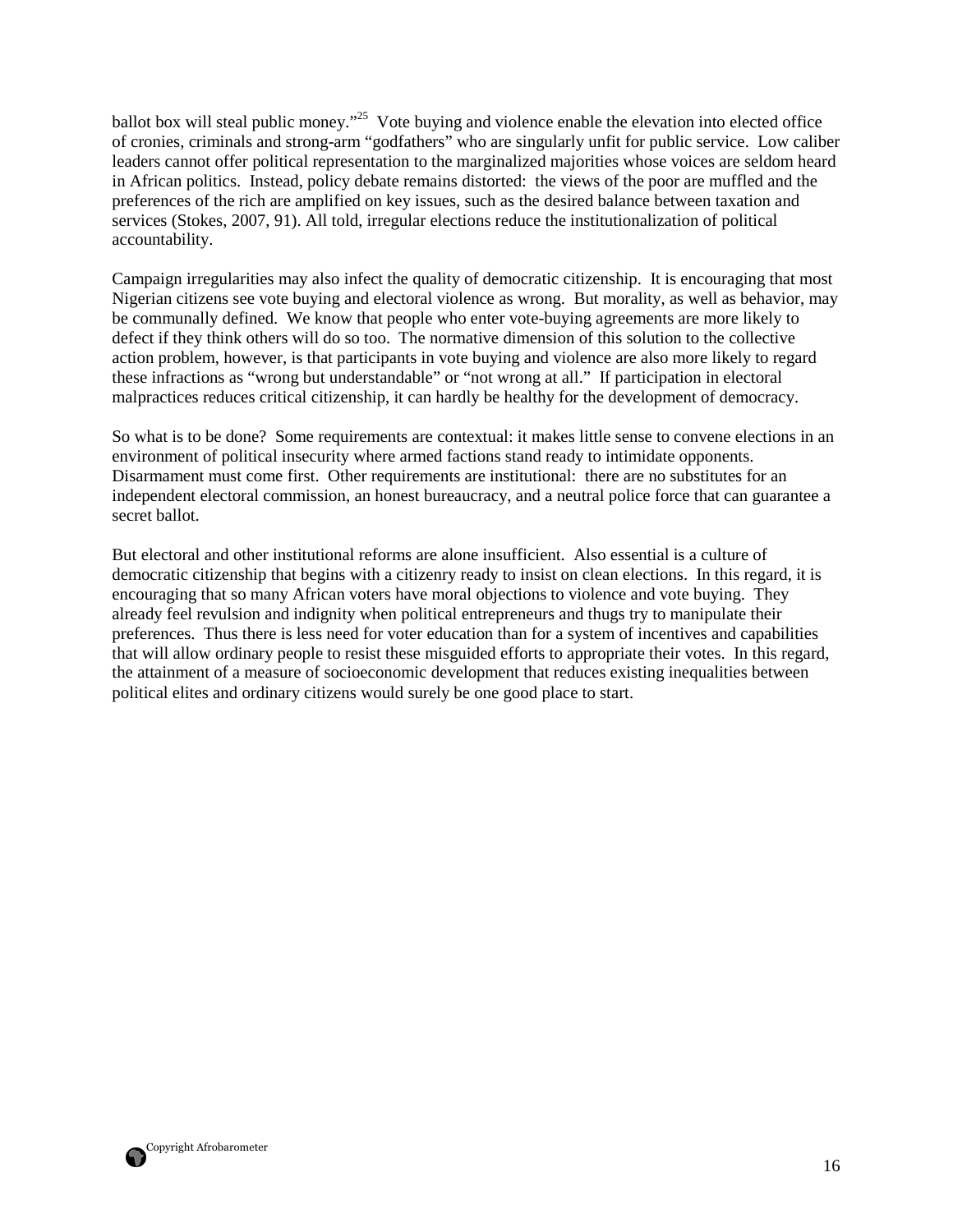#### **References**

Banégas, Richard. 1998. "Marchandisation du vote, cioyenneté et consolidation démocratique au Bénin," *Politique Africaine*, 69, 1: 75-88.

Bratton, Michael. 2007. "Formal versus Informal Institutions in Africa," *Journal of Democracy*, 18, 3 (July): 96-110.

Bratton, Michael and Peter Lewis. 2007. "The Durability of Political Goods? Evidence from Nigeria's New Democracy," *Commonwealth and Comparative Politics*, 45, 1 February): 1-33.

Bratton, Michael, Robert Mattes and E. Gyimah-Boadi. 2005. *Public Opinion, Democracy and Market Reform in Africa*. New York: Cambridge University Press.

Bratton, Michael, Yun-han Chu, and Marta Lagos. 2007. "Who Votes? Implications for New Democracies?" http://www.globalbarometer.net/publication.htm

Brusco, Valeria, Marcelo Nazareno and Susan Stokes. 2004. "Vote Buying in Argentina," Latin American Research Review, 39, 2 (June): 65-88.

Downs, Anthony. 1957. *An Economic Theory of Democracy*. New York: Harper and Row.

*The Economist*. 2007. "How to Steal yet Another Election," April 21, pp.51-2.

Hicken, Allen. 2007. "How Do Rules and Institutions Encourage Vote Buying?" in Schaffer (ed.). 2007. *Elections for Sale: The Causes and Consequences of Vote Buying* (Boulder, Colorado: Lynne Rienner Publishers): 47-60.

Hirschmann, Albert. 1970. *Exit, Voice and Loyalty: Responses to Decline in Firms, Organizations, and States*. Cambridge, Mass: Harvard University Press.

Human Rights Watch, *Criminal Politics: Violence, "Godfathers" and Corruption in Nigeria* (New York, HRW Report No A1916, October 9, 2007), esp. Ch.

Ibrahim, Jibrin, "Nigeria's 2007 Elections: The Fitful Path to Democratic Citizenship," Washington D.C., U.S. Institute for Peace, *USIP Special Report* No. 182, January 2007

LeBas, Adrienne, 2006. "Polarization as Craft: Explaining Party Formation and State Violence in Zimbabwe," *Comparative Politics*, 38, 4 (July):

Lehoucq, Fabrice. 207. "When Does a Market for Votes Emerge?" in Schaffer (ed.). 2007. *Elections for Sale: The Causes and Consequences of Vote Buying* (Boulder, Colorado: Lynne Rienner Publishers): 33-45.

Lindberg, Staffan. 2003. "'Its Our Time to Chop': Do Elections in Africa Feed Neopatrimonialism rather than Counteract It?" *Democratization* 10, 2 (Summer): 121-40.

Keefer, Philip. 2004. "Clientelism, Credibility and Democracy." Washington D.C.: The World Bank, Development Research Group, March.

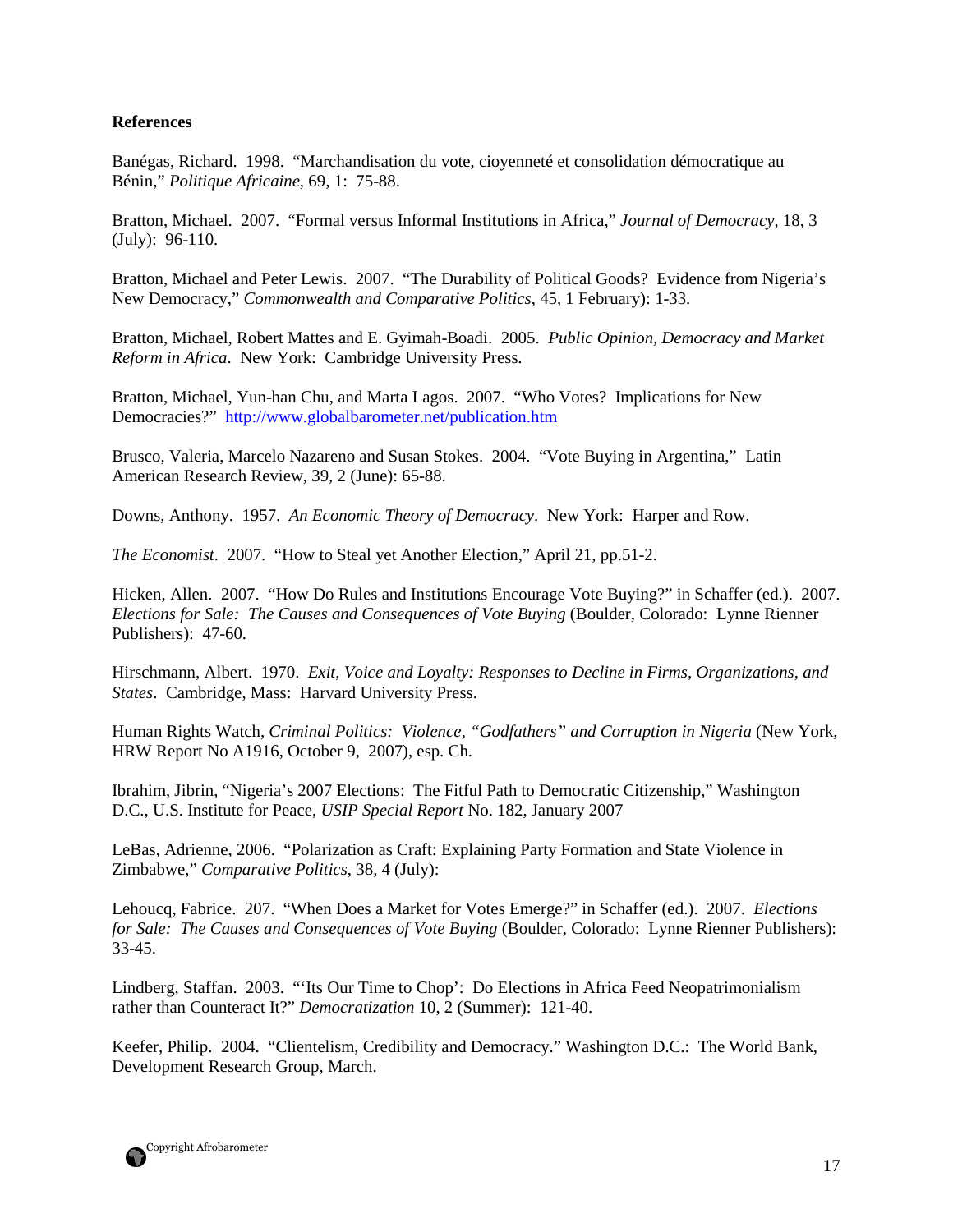Kitschelt, Herbert and Steven Wilkinson (eds.). 2007. *Patrons, Clients and Policies: Patterns of Democratic Accountability and Political Competition.* New York: Cambridge University Press.

Krishna, Anirudh. 2005. "Do Poor People Care Less for Democracy?" Paper presented at the annual meeting of the American Political Science Association, Philadelphia, September.

Logan, Carolyn and Michael Bratton. 2006. "The Political Gender Gap in Africa: Similar Attitudes, Different Behaviors," *Afrobarometer Working Paper* No. 58, www.afrobarometer.org.

Mustapha, Raufu. 2006. "Nigeria Since 1999: Revolving Door Syndrome or the Consolidation of Democracy?" Paper presented at a conference on "Africa Since Democratization," University of Oxford, December.

Ramsayer, J. Mark and Frances Rosenbluthy. 1993. *Japan's Political Marketplace*. Cambridge, Mass.: Harvard University Press.

Rotberg, Robert. 2007. "Nigeria: Elections and Continuing Challenges." *Council on Foreign Relations Special Report No. 27*, April.

Salih, M.A. Mohammed and Per Nordlund. 2007. *Political Parties in Africa: Challenges for Sustained Multiparty Democracy*. Stockholm, International IDEA.

Scott, James. 1985. *Weapons of the Weak: Everyday Forms of Peasant Resistance*. New Haven, Conn: Yale University Press.

Schaffer, Frederic (ed.). 2007. *Elections for Sale: The Causes and Consequences of Vote Buying*. Boulder, Colorado: Lynne Rienner Publishers.

Shedler, Andreas. 2002. "Elections without Democracy: The Menu of Manipulation," *Journal of Democracy*, 13, 2 (April): 36-50.

Shugart, Matthew and Daniel Nielsen. 1999. "Constitutional Change in Colombia: Policy Adjustment through Institutional Change," *Comparative Political Studies*, 32, 3: 313-341.

Sklar, Richard, Ebere Onwudiwe and Darren Kew. 2006. "Nigeria: Completing Obasanjo's Legacy," *Journal of Democracy*, 17, 3 (July): 100-115.

Stokes, Susan, ""Is Vote Buying Undemocratic?" in Schaffer (ed.). 2007. *Elections for Sale: The Causes and Consequences of Vote Buying* (Boulder, Colorado: Lynne Rienner Publishers): 81-99.

Transition Monitoring Group. 2007. "An Election Programmed to Fail." Preliminary Report on the Presidential and National Assembly Elections held on Saturday, April 21, 2007.

van de Walle, Nicolas. 2003. "Presidentialism and Clientelism in Africa's Emerging Party Systems," Journal of Modern African Studies, 41, 2 (June): 297-319.

van de Walle, Nicolas. 2007. "Meet the New Boss, Same As the Old Boss? The Evolution of Political Clientelism in Africa," in Kitschelt and Wilkinson (eds.), *Patrons, Clients and Policies: Patterns of* 

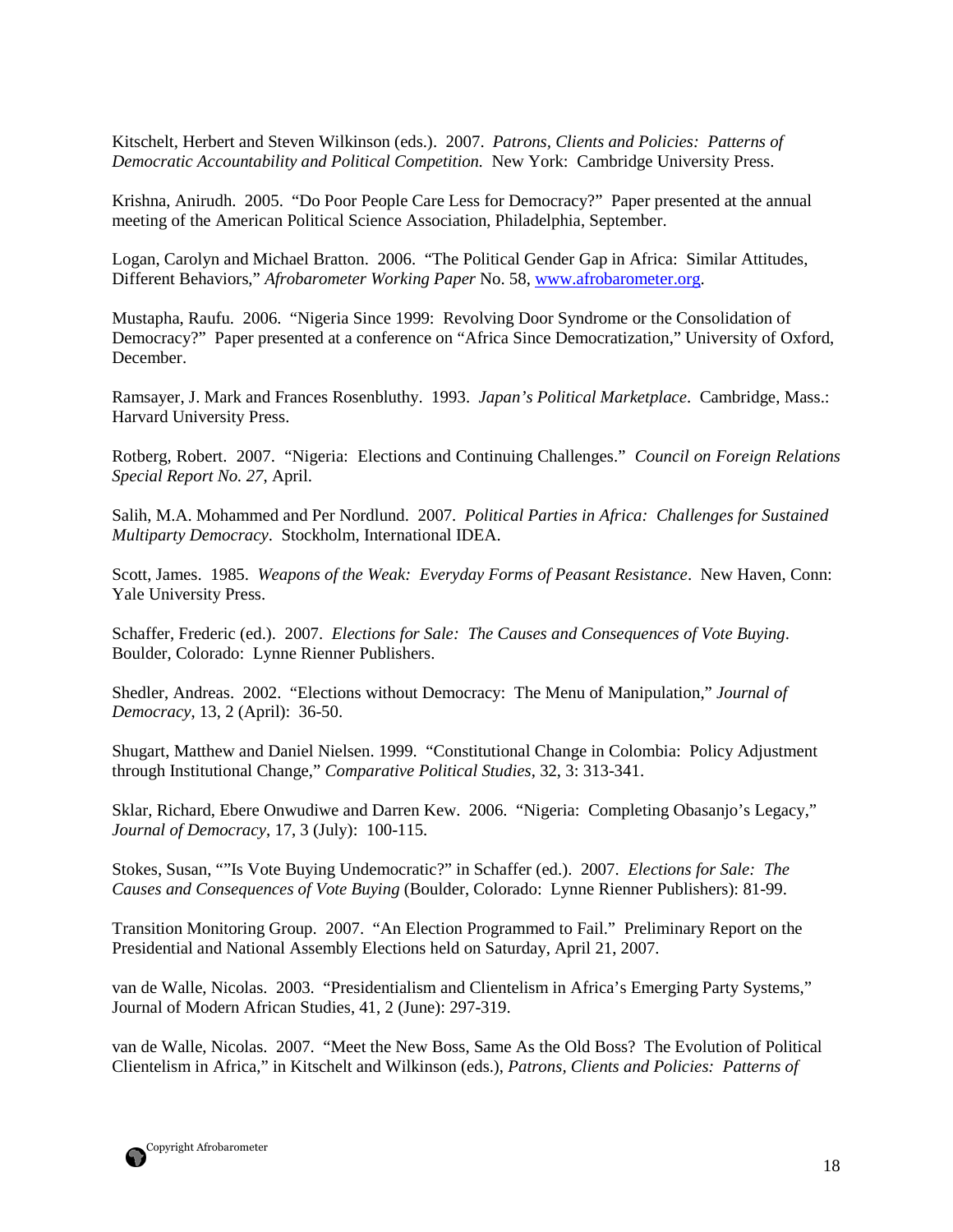*Democratic Accountability and Political Competition (*New York: Cambridge University Press), 50-67.

Vicente, Pedro. 2007. "Is Vote Buying Effective? Evidence from a Randomized Experiment in West Africa," Center for the Study of African Economies, Oxford University, March.

Wang, Chin-Shou and Charles Kurzman. 2007. "The Logistics: How to Buy Votes" in Schaffer (ed.). 2007. *Elections for Sale: The Causes and Consequences of Vote Buying* (Boulder, Colorado: Lynne Rienner Publishers): 61-79.

Wilkinson, Steven. 2004. *Votes and Violence: Electoral Competition and Ethnic Riots in India*. New York: Cambridge University Press.

Yadav, Yogendra. 2000. "Understanding the Second Democratic Upsurge: Trends of Bahujan Participation in Electoral Politics in the 1990s" in Francine Frankel, Zoya Hasa, Rajeev Bhargava and Balveer Arora (eds.) *Transforming India: Social and Poliitcal Dynamics of Democracy*. Oxford: Oxford University Press.

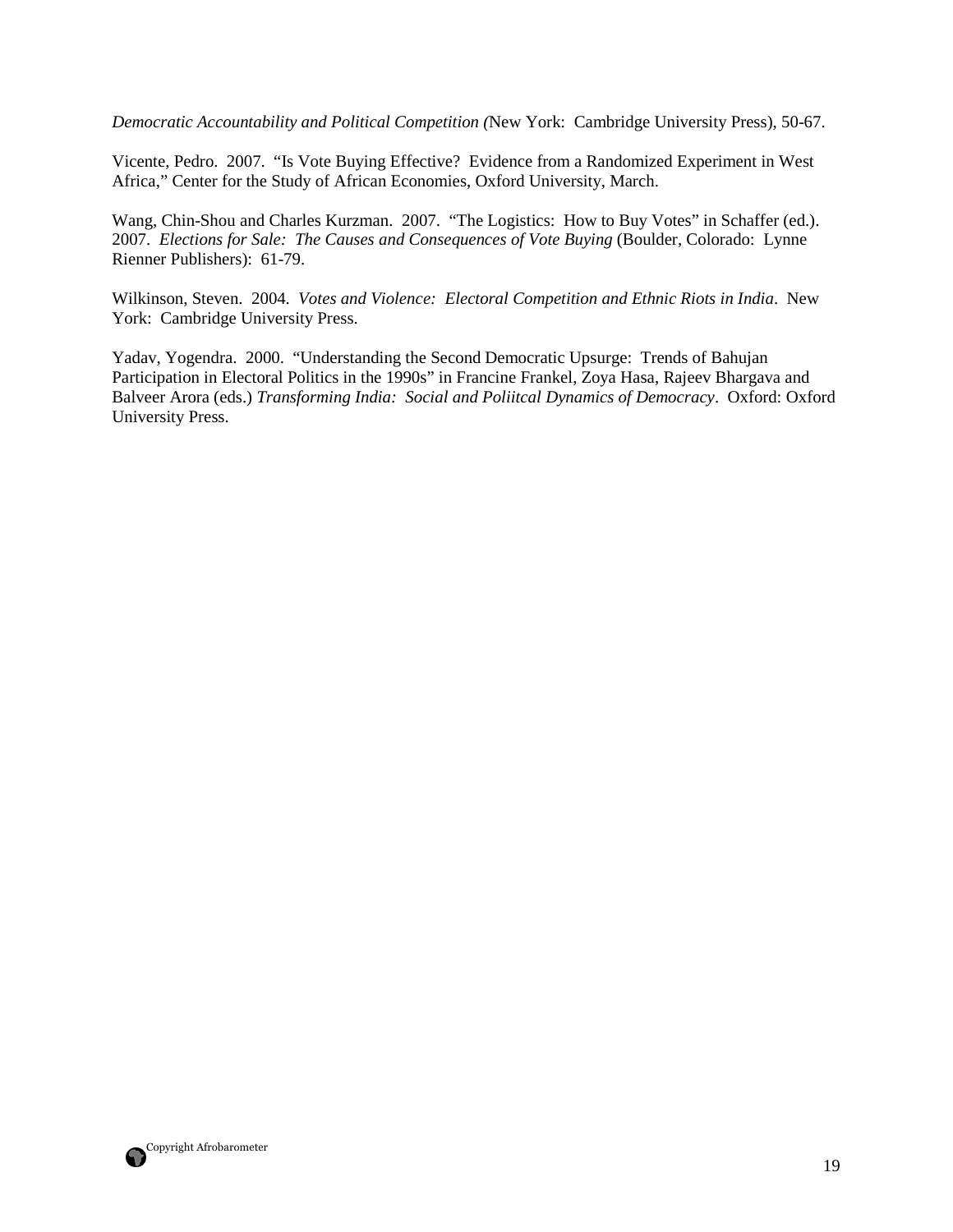#### **Endnotes**

<u>.</u>

<sup>1</sup> Thanks are due to Fred Schaffer and for comments on an earlier draft of this paper. Remaining errors are my own.

 $2^2$  For full technical details on Afrobarometer objectives, organization, questionnaires, samples, response rates, and publications, as well as for the data on which this paper is based, see www.afrobarometer.org.

<sup>3</sup> The remaining 5 percent "don't know" whether vote buying is right or wrong.

<sup>4</sup> The poverty scale is the Afrobarometer's Index of Lived Poverty, an average index of shortages of basic needs: food, medical, clean water, cooking fuel and cash income. See "Poverty, Poverty Measurement, and Democracy in Southern Africa", *Afrobarometer Working Paper No. 4* (2003), www.afrobarometer.org.

<sup>5</sup> Some 13 percent of South-South residents claimed personal experience with intimidation by February 2007 and some 18 percent saw the same among their neighbors.

<sup>6</sup> Alliance for Credible Elections and CLEEN, "Summary Report of National Public Opinion Survey on Preparations for 2007 Elections in Nigeria," mimeo, March 2007.

 $^7$  Moreover, past experience influences future expectations. Those who saw the last elections (2003) as less than free and fair are likely to project the same for upcoming elections (2007) ( $r = .364$ ,  $p = 001$ ).

 $8\text{ A}s$  Stokes (2007) reasons, with reference to the diminishing marginal utility of income, "the same outlay of resources…will by more votes among poor than among wealthy voters."

<sup>9</sup> This relationship did not hold in 2003.

<sup>10</sup> Hicken (2007) suggests that urbanization "destroys the traditional patron-client networks through which candidate funds can be distributed."

<sup>11</sup> Because INEC has not published (and may never be able to publish) comprehensive and credible data on Nigeria's 2007 election, it is not possible to verify these estimates against official statistics. But the reliability of Afrobarometer's 2007 indicator of intended voter turnout is partly confirmed its strong correlation with reported actual voter turnout by the same individuals in 2003 ( $r = .328$ ).

<sup>12</sup> The reliability of the partisan preference indicator is partly confirmed its strong correlation with an individual's choices for national president, national assembly, state governor and state assembly  $(r = .779)$  or above).

<sup>13</sup> The predicted probability is 0.5186 with a confidence interval ranging from 0.3667 to 0.6704. Thanks are due to Wonbin Cho and Tse-Hsin Chen for assistance in calculating predicted probabilities.

<sup>14</sup> Not shown. The raw correlations with voting in 2007 are  $r = -152$  for exposure to a threat of violence in 2007 and r=-.24 for exposure 2003.

<sup>15</sup> Private communication from Professor John Ayaode at a workshop on "Institutions for Pro-Poor Growth" at the centre for the Study of African Economies, Oxford University, June 2007.

<sup>16</sup> My own observations in Zimbabwe confirm that the ruling ZANU-PF intimidates its own followers as well as those of the opposition MDC.

<sup>17</sup> Some 62 percent of persons who received an offer from the incumbent party (versus 38 percent who received no offer) said they would vote for the PDP.

<sup>18</sup> The predicted probability is 0.3819 with a confidence interval ranging from 0.3043 to 0.4596.